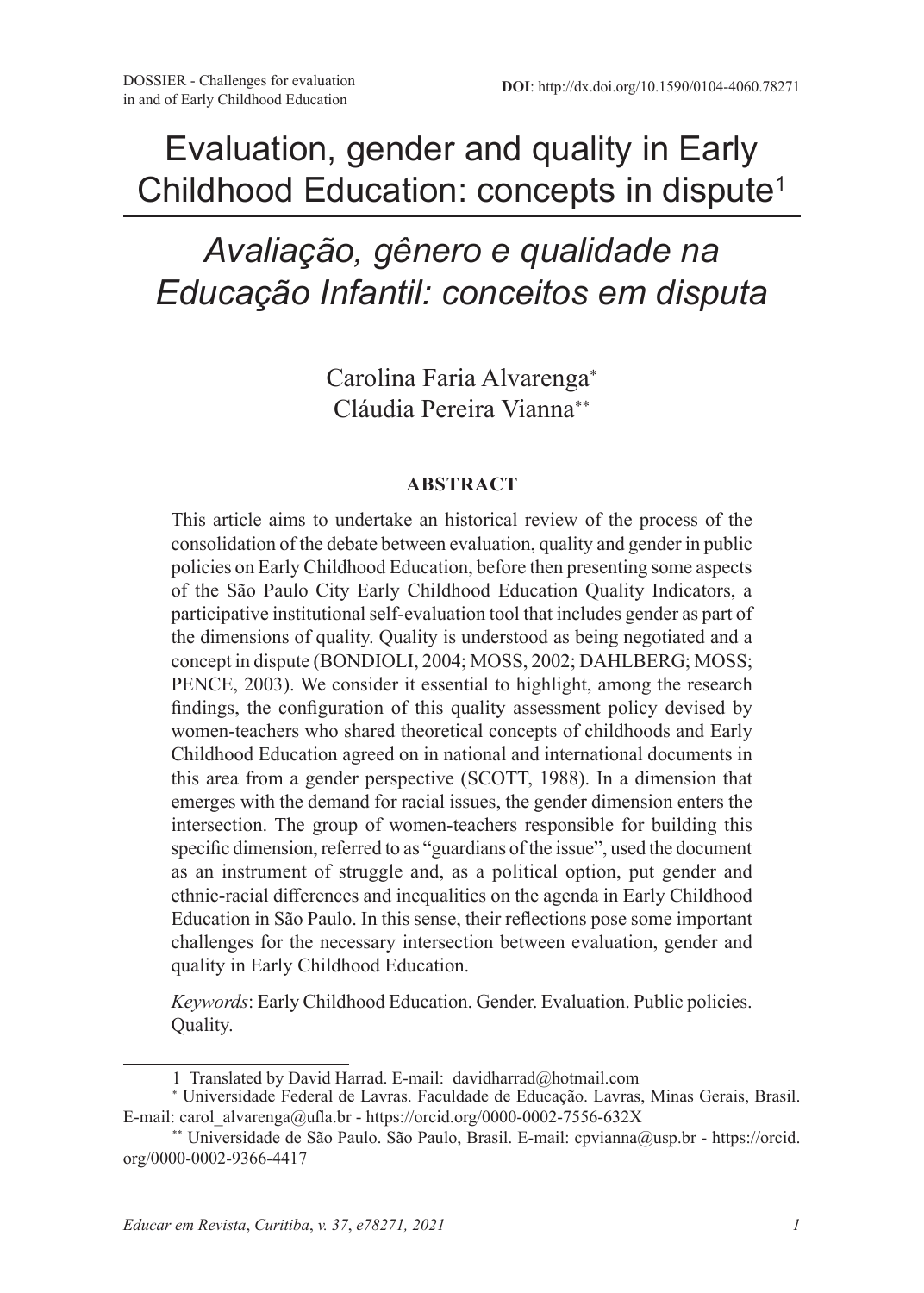#### **RESUMO**

Este artigo tem por objetivo fazer um recuo histórico sobre o processo de consolidação do debate entre avaliação, qualidade e gênero nas políticas públicas de Educação Infantil para, então, apresentar alguns aspectos dos Indicadores de Qualidade da Educação Infantil Paulistana, um instrumento de autoavaliação institucional participativa (AIP) que insere gênero como parte das dimensões de qualidade. Qualidade é entendida como negociada e um conceito em disputa (BONDIOLI, 2004; MOSS, 2002; DAHLBERG; MOSS; PENCE, 2003). Consideramos imprescindível destacar, entre os achados da pesquisa, a configuração dessa política de avaliação de qualidade elaborada por mulheres-professoras que compartilhavam de concepções teóricas de infâncias e Educação Infantil consensuadas nos documentos nacionais e internacionais da área a partir da perspectiva de gênero (SCOTT, 1988). Em uma dimensão que nasce com a demanda por questões raciais, a dimensão de gênero entra na intersecção. O grupo de mulheres-professoras responsável pela construção desta dimensão específica, nomeadas "guardiãs da questão", utilizou-se do documento como um instrumento de luta e, como opção política, pautou as diferenças e as desigualdades de gênero e étnicoraciais na Educação Infantil de São Paulo. Nesse sentido, suas reflexões nos colocam alguns importantes desafios para a intersecção necessária entre avaliação, gênero e qualidade na Educação Infantil.

*Palavras-chave*: Educação Infantil. Gênero. Avaliação. Políticas públicas. Qualidade.

We are living in the so-called "quality era". Everyone talks about quality, all the time, and, moreover, as if quality were something to be measured. On the contrary, what is understood by quality can vary according to values, traditions, knowledge and historical, social, and economic context. This notion that there is a reality called quality – objective, real, universal, known and immeasurable – is a legacy of modernist, positivist ideas and Developmental Psychology theories, globally influenced by the United States (MOSS, 2002). However, since the 1990s, this concept has been questioned, highlighting the importance of the process of defining quality based on an understanding of context, complexity, plurality and subjectivity (MOSS, 2002).

This is why the debate about quality is linked to evaluation processes and is a concept in dispute. When identifying the process of defining quality, it is necessary to ask who is involved and how this is done (DAHLBERG; MOSS; PENCE, 2003). Ana Bondioli (2004), an Italian researcher, when reflecting on the experience of Italian Early Childhood Education since the 1990s, states that the conception of quality that has been built has a transactional, participatory,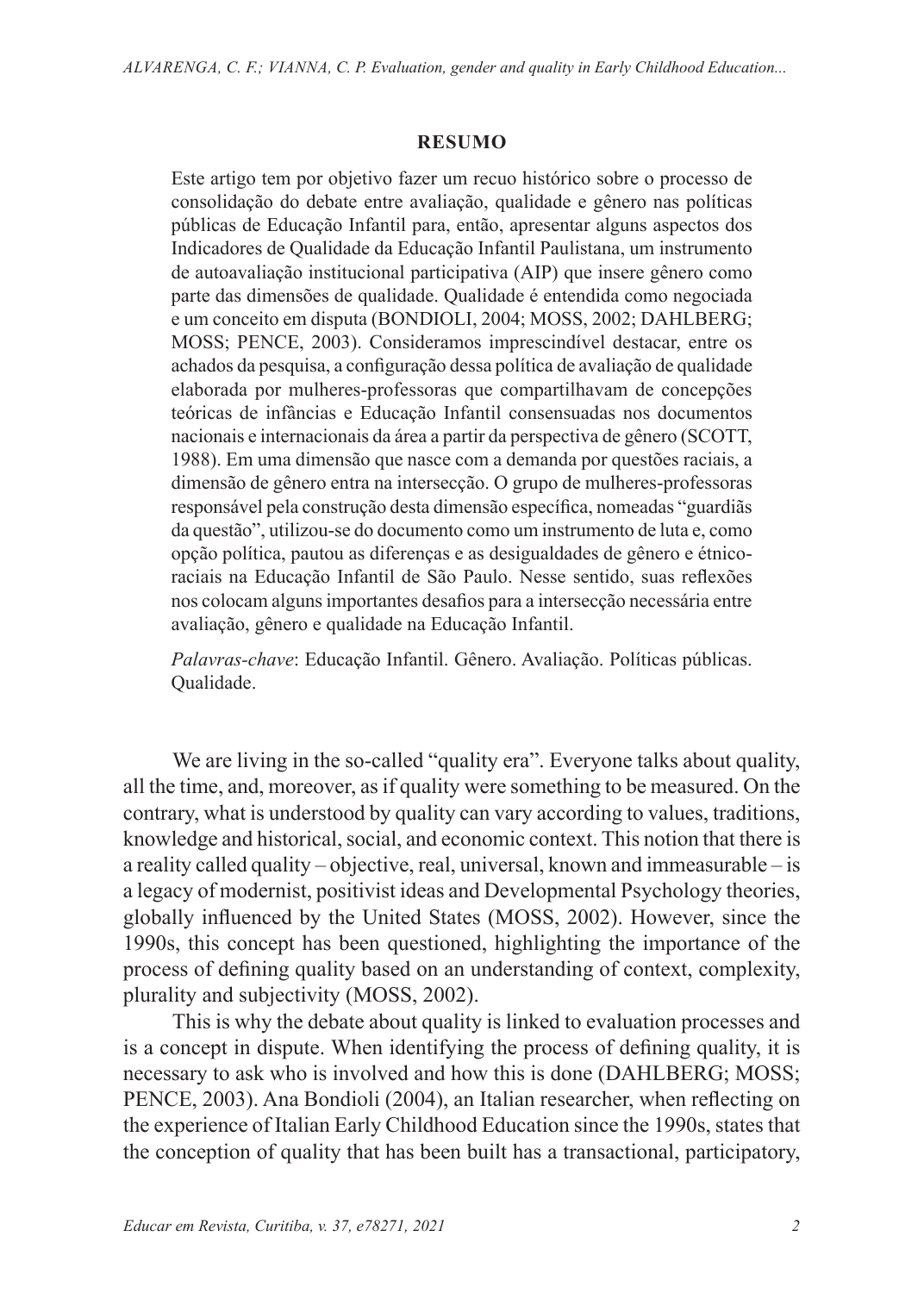self-reflective, contextual and plural, procedural and transformative nature. As such, we reach the understanding that quality is negotiated.

Understanding the transactional nature of quality is not to place it as an absolute value, something given, an *a priori* standard set and coming from above. Rather, it is transactional, and that means "recognizing the ideological, evaluative nature of quality and considering the clash between points of view, ideas and interests, a resource rather than a threat" (BONDIOLI, 2004, p. 15, our translation).

The participatory nature of quality is what makes the actors and actresses involved seek shared goals and, because it is a political, democratic task, it enables the possibility of achieving them. This shared reflection on consensually defined goals characterizes quality as self-reflective. Therefore, it is not enough just to act, but also to reflect on the practices, habits, usages and traditions of a concrete reality. Therefore, its character is contextual and also "plural", as are realities; and this characteristic is not out of keeping with the premise of sharing purposes and values in the quest for quality. "On the contrary, contextualization of quality amplifies and enriches the meaning of sharing and constitutes, at the same time, a device for verifying and controlling the possibility of achieving the participatory model" (BONDIOLI, 2004, p. 16, our translation).

Quality is also procedural since it is not something that is given, a product. It (re)builds itself over time. Its transforming nature is a decisive aspect. Quality is a "co-construction" of shared meanings, which enriches the subjects that participate in it and produces "a transformation for the better" – or of what it believes it is in a given historical moment –, marked by exchanges, reflections, confrontations, cooperation, examinations of reality. Therefore, quality also has a transforming nature (BONDIOLI, 2004). In this sense, we can state that:

> 1) quality is a relative concept, based on values and beliefs; 2) defining quality is an important process in itself, providing opportunities to share, discuss and understand values, ideas, knowledge and experience; 3) the process should be participatory and democratic, involving different groups that include children, parents[families], relatives and professionals from the area; 4) the needs, perspectives and values of these groups may differ at times; 5) defining quality should be seen as a dynamic and ongoing process, involving regular review and never arriving at a final statement (MOSS, 2002, p. 20-21, our translation).

In the realm of education, one can say that quality is negotiated only when it is built internally, with participation, based on each educational institution's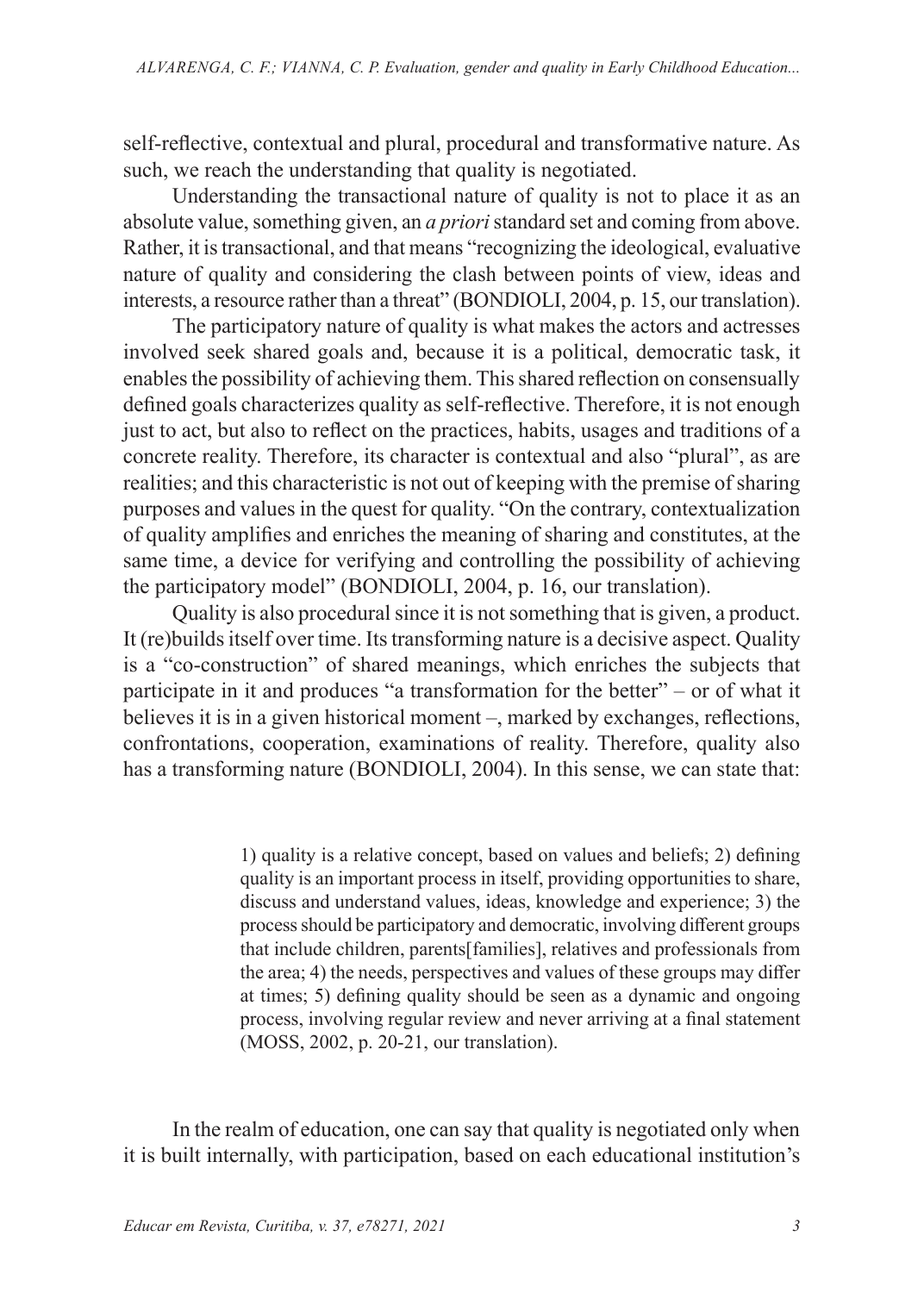Political-Pedagogical Project and on the challenges that each reality presents. Gunilla Dahlberg, Peter Moss & Alan Pence (2003) expand the debate by pointing out the importance of gender, racial, cultural and other differences when thinking about quality and evaluation, by dialoguing with the field of Sociology of Childhood, and, based on the Italian experience of Reggio Emilia, inspire the international debate.

In this article, our goal was to undertake an historical review of the process of the consolidation of the debate between evaluation, quality and gender in public policies on Early Childhood Education, and then present some aspects of the São Paulo City Early Childhood Education Quality Indicators, a participative institutional self-evaluation tool that includes gender as part of the dimensions of quality.

Gender is understood here not only as one of the dimensions of quality in the document examined, but also as a category of analysis that helps problematize the construction of sexual difference that, through norms and symbols, organizes social structure and constitutes subjective identities (SCOTT, 1988).

## **Gender and evaluation in national policies for Early Childhood Education: ruptures and continuities**

In the field of policy struggles, Early Childhood Education (ECE) is still recent, if we compare it to the other stages of Basic Education. Issues such as the welfarist character that still prevails, on one hand, and the bringing forward of Elementary Education, on the other; in addition to the working conditions and training of educators, the multiplicity of functions, with unequal nomenclatures and salaries, among other issues relating to the care and education of young children, from babies on, still put ECE in an unequal relationship when compared to other stages of Basic Education.

The great achievement of ECE was the recognition of motherhood as a social function and the guarantee of care and education of children from zero to six years of age in daycare centers and preschools as a duty of the State. By incorporating this need, the Federal Constitution (BRASIL, 1988) does so under the sign of Law and no longer under the sign of Charitable Support and Social Welfare, as was the case of previous legislation. Therefore, from 1988 onwards, Early Childhood Education becomes a duty of the State.

In particular, the right to daycare centers has a dual character: "women having the right to daycare centers and preschools for their daughters and sons,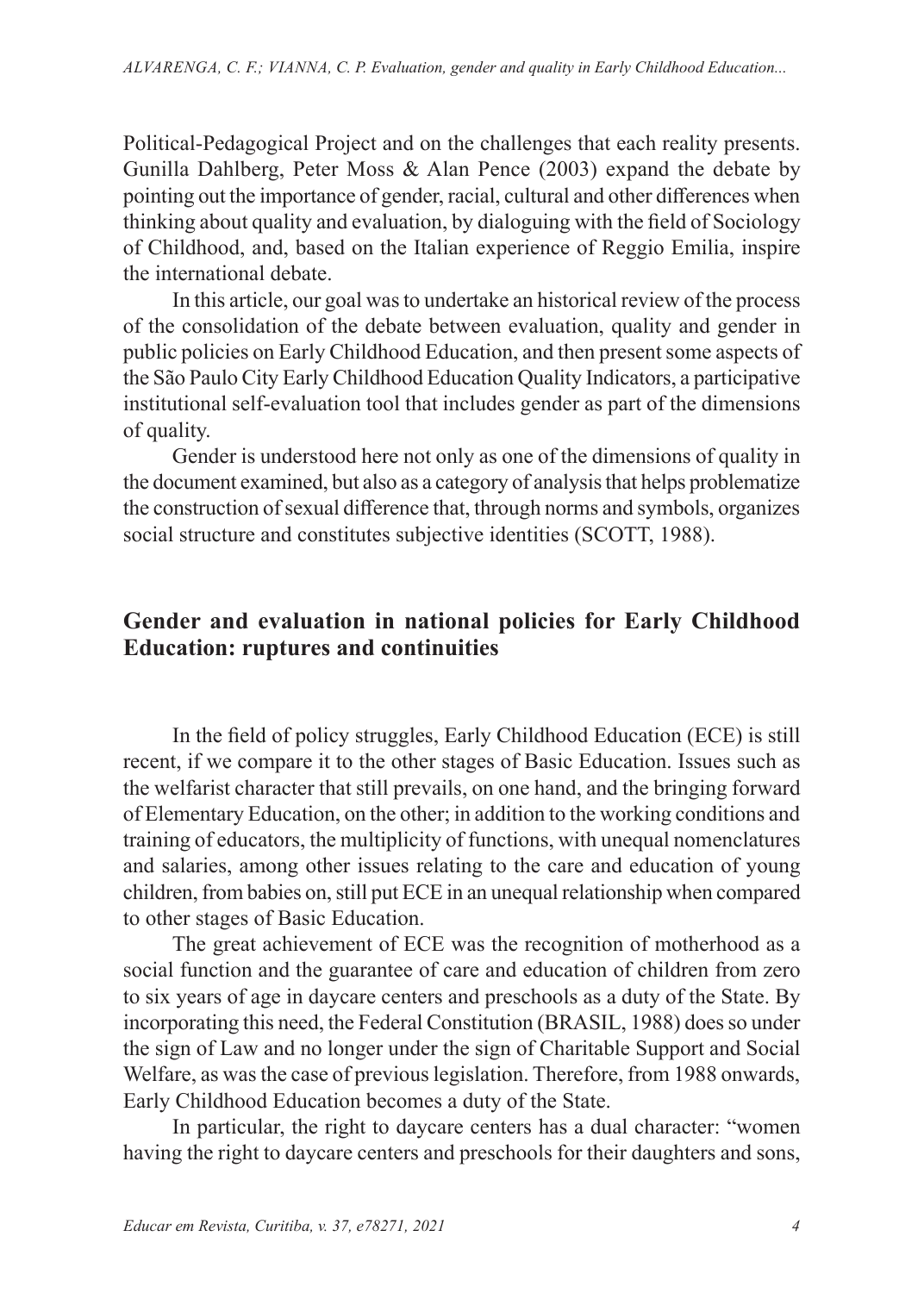and children having the right to an educational, pedagogical and extra-family care apparatus as an effective measure of articulation of family, occupational and social responsibilities" (VIANNA; UNBEHAUM, 2006, p. 411, our translation). A right that reflected the struggle of working-class mothers who, initially, sought a public space where their sons and daughters could stay while they were at work, and which later extended to the quest for the guarantee of a quality space (SCHIFINO, 2012).

In a movement of continuities and ruptures, a theoretical framework has been built since the Federal Constitution when education in daycare centers and preschools became a right of children, a responsibility of the State and not only of the family. However, even before that, in the 1970s, when the concept of "quality" had not even been coined, the debate already mobilized Brazilian Early Childhood Education. Historically, it was concerned with "legal and political order, the minimum conditions necessary to propose evaluation strategies aimed at achieving quality standards" (ROSEMBERG, 2015, p. 217, our translation).

Launched in 1987 and 1988, the booklets entitled "*Creche Urgente*" [Daycare, It's Urgent] already focused on dimensions related to quality by presenting "directions for specific issues concerning children (their needs, the needs of their families, their education, toys, health and nutrition), the organization of the daycare space, legislation on daycare centers and their staff" (BRASIL, 1987a). Seven booklets were published that already outlined quality indicators, even though the debate about this concept or the proposal to build indicators were not present at that time. There was an "intense mobilization for the expansion of the availability and improvement of their quality based on evaluations that did not always go by this name" (ROSEMBERG, 2013, p. 48, our translation). They put on the agenda the debate about children's rights, seen as citizens full of desires and needs. Childhood thus came to be seen in the documents as a social category and daycare as a social and educational facility.

Gender issues appear in the documents when they question mothers' sole responsibility for caring for children and the home, and the lack of possibility of professional fulfillment for women. They denounce gender inequalities by pointing to the mothers' sole responsibility for children and daycare as a "necessary evil". However, even though the debate on equality between the sexes was already present, the concept of gender (SCOTT, 1988) and its epistemological and political power as an analytical category of social relations was outside the debate on the pedagogical work carried out in daycare centers or on the construction of children's identity. It is interesting to think that this characteristic of the documents marks the context of the time. Likewise, the debate on evaluation and quality as a social problem in the field of Early Childhood Education was not present (CAMPOS; FULLGRAF; WIGGERS, 2006).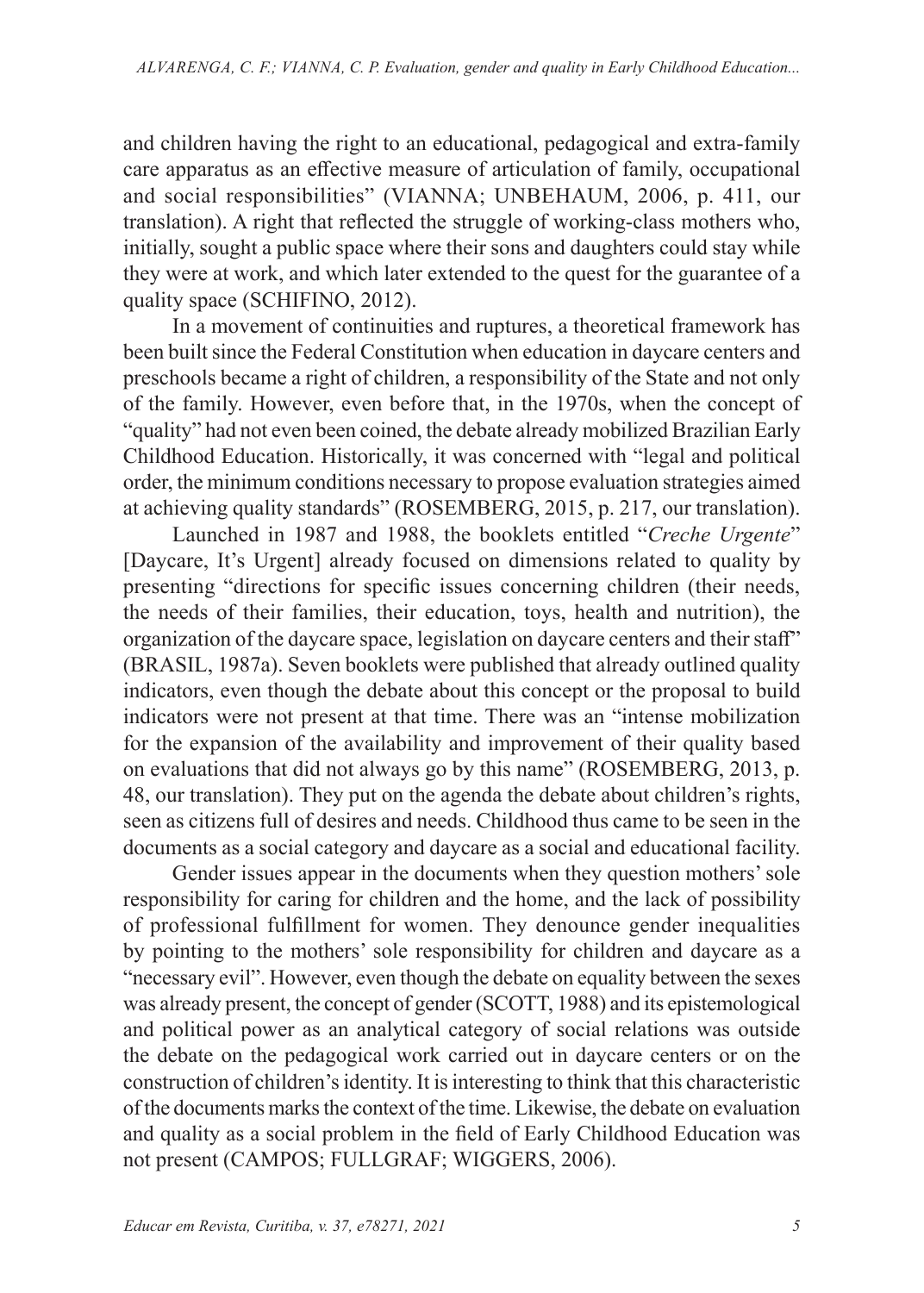Before the first term of the then President, Fernando Henrique Cardoso, the *Coordenadoria Geral da Educação Infantil do Ministério da Educação* [Ministry of Education General Coordination of Early Childhood Education] (Coedi/MEC), was already preparing a policy document on ECE, known as "*cadernos das carinhas*" [Little Face Booklets], due to their booklet-like format and their covers with drawings of children's faces that represented all of Brazilian diversity. After they were prepared in 1993, the "*Cadernos das Carinhas*" were published according to several separate themes between 1994 and 1996 (VIANNA; UNBEHAUM, 2006; FINCO, 2010; PALHARES; MARTINEZ, 2005).

The "*Política de Educação Infantil: proposta*" [Early Childhood Education Policy: A Proposal], dated 1993, published as the first of the "*carinhas*" series in 1994, listed seven priority actions to meet the objective of "promoting the improvement of the quality of care in daycare centers and preschools" (BRASIL, 1993, p. 21, our translation). These actions covered, in a nutshell, the expansion and improvement of the quality of ECE provision, funding, pedagogical and curricular proposals, training and valuing of staff, interdisciplinary and intersectoral actions, an information system on ECE, and production of knowledge about the area.

In 1994, the *I Simpósio Nacional de Educação Infantil* [1<sup>st</sup> National Symposium on Early Childhood Education] was held prior to the *Conferência Nacional de Educação para Todos* [National Conference on Education for All]. At this meeting, a proposal of the Early Childhood Education Policy was steered forward, with nine recommendations and five motions, one of them being in defense of the urgent need to approve the new *Lei de Diretrizes e Bases da Educação Nacional* [Law of Directives and Bases for National Education] (LDB), enacted in 1996. Through various debates and seminars, in the search for a new conception of education for children from zero to six years old, focusing on both education and care, from among the documents that make up the "*Políticas Nacionais para a Educação Infantil*" [National Policies for Early Childhood Education] we highlight the Criteria for daycare center service provision that respects the fundamental rights of children (BRASIL, 1995, 2009a). These documents, fruit of the recognition of what had already been produced in the area, represented an attempt to overcome the dichotomy between education and social welfare and to respect the rights of children, at a historical moment when the increase in demand for and supply of ECE was happening in a disorganized way (PALHARES; MARTINEZ, 2005).

The document entitled "*Critérios para um atendimento em creches que respeite os direitos fundamentais das crianças*" [Criteria for childcare that respects the fundamental rights of children], first published in 1995 and reissued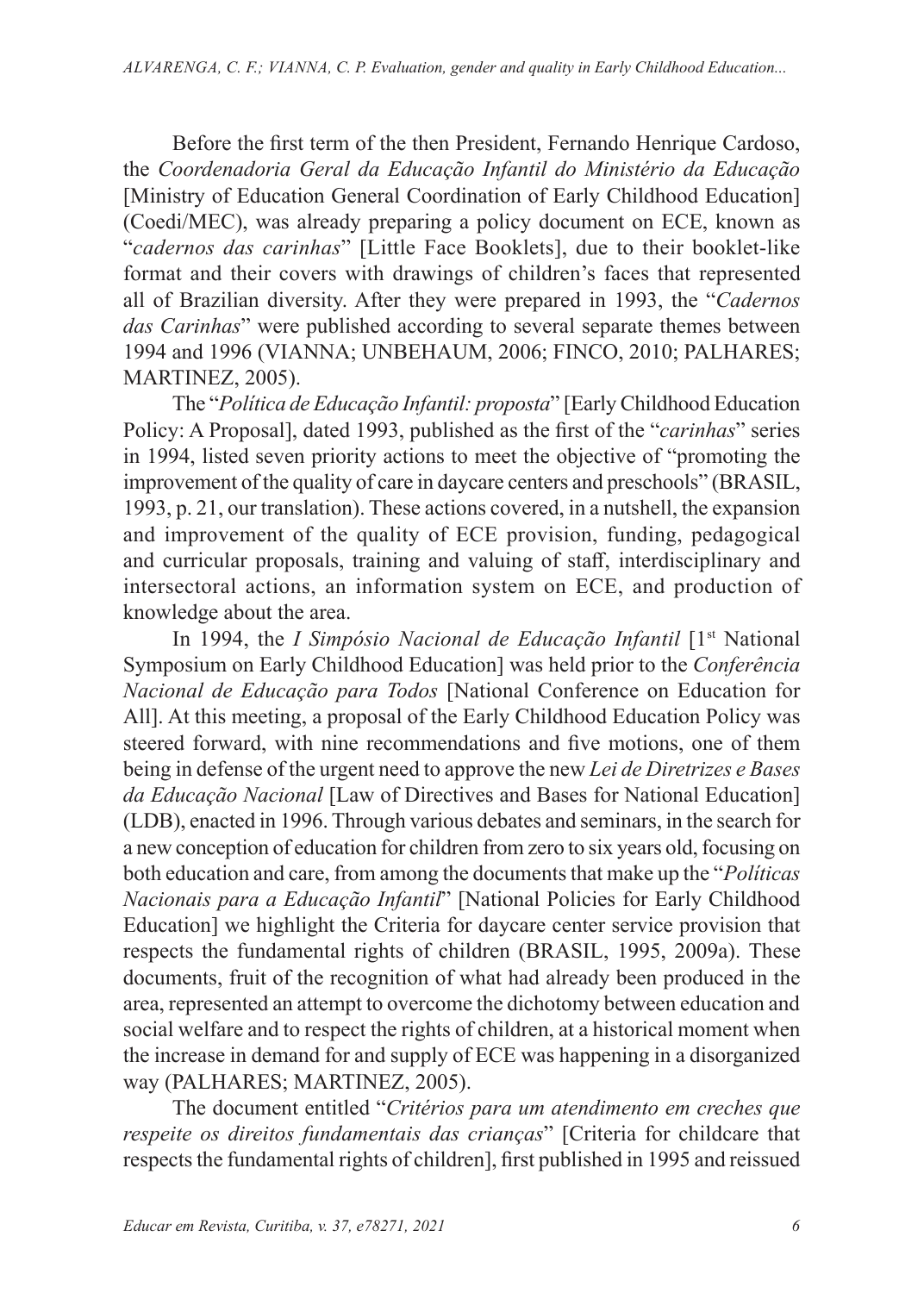in 2009, was inspired by a 1992 European Community document entitled *Quality in Services for Young Children"*, which at that time was already articulating the debate about Early Childhood Education, evaluation and gender (BALAGEUR; MESTRES; PENN, 1992). This process also dialogued with the field of research in Early Childhood Education and with the various forums and movements fighting for the education of young children, from babies upward.

In 1996, the inclusion of ECE in the *Lei de Diretrizes e Bases da Educação Nacional* [Law of Directives and Bases for National Education] (LDB) brought a new dimension to Basic Education: articulation between education and care (ROSEMBERG, 2010). The LDB innovated and broke with previous legislation. This innovation brought consequences ranging from the development of national guidelines to concern with the training of professionals who until then had worked in educational institutions.

In this field of disputes, the inclusion in the LDB of the debate on evaluation of/in Early Childhood Education was permeated by tensions between opposing theoretical and practical viewpoints. Some were closer to the other stages of Basic Education, placing value on tests, concepts and grades; while others advocated for the development process of each child, through observations and records (DIDONET, 2012). Therefore, as a legal landmark, when consolidating a vision of evaluation in Early Childhood Education, article 29 of the LDB advocates that "early childhood education, the first stage of basic education, aims at the full development of the child up to 5 (five) years old, in its physical, psychological, intellectual and social aspects, complementing the action of the family and the community" and, in article 31, item I, it advocates that evaluation shall take place "by monitoring and recording the development of children, without the goal of promotion, even for access to elementary education (BRASIL, 1996).

It is important to emphasize, however, that the LDB does not address evaluation *of* early childhood education, but only evaluation *in* early childhood education, which shows the fragility of the understanding that the quality of education goes beyond the individual dimension of child development. However, in this field of disputes and tensions, other documents from the 1990s, such as the "*cadernos das carinhas*", already pointed out the importance of thinking about the evaluation *of* early childhood education, that is, an evaluation of context.

In the 1990s, in view of the concern with the quality and infrastructure offered by the institutions that cared for children, there was investment in the training of educators, most of whom were laypeople until then, but also prioritization of part-time services to the detriment of full-time services. Following the enactment of the LDB, in 1996, with the inclusion of ECE as the first stage of Basic Education under the responsibility of municipal governments, albeit in collaboration with the state governments and the Union, joint action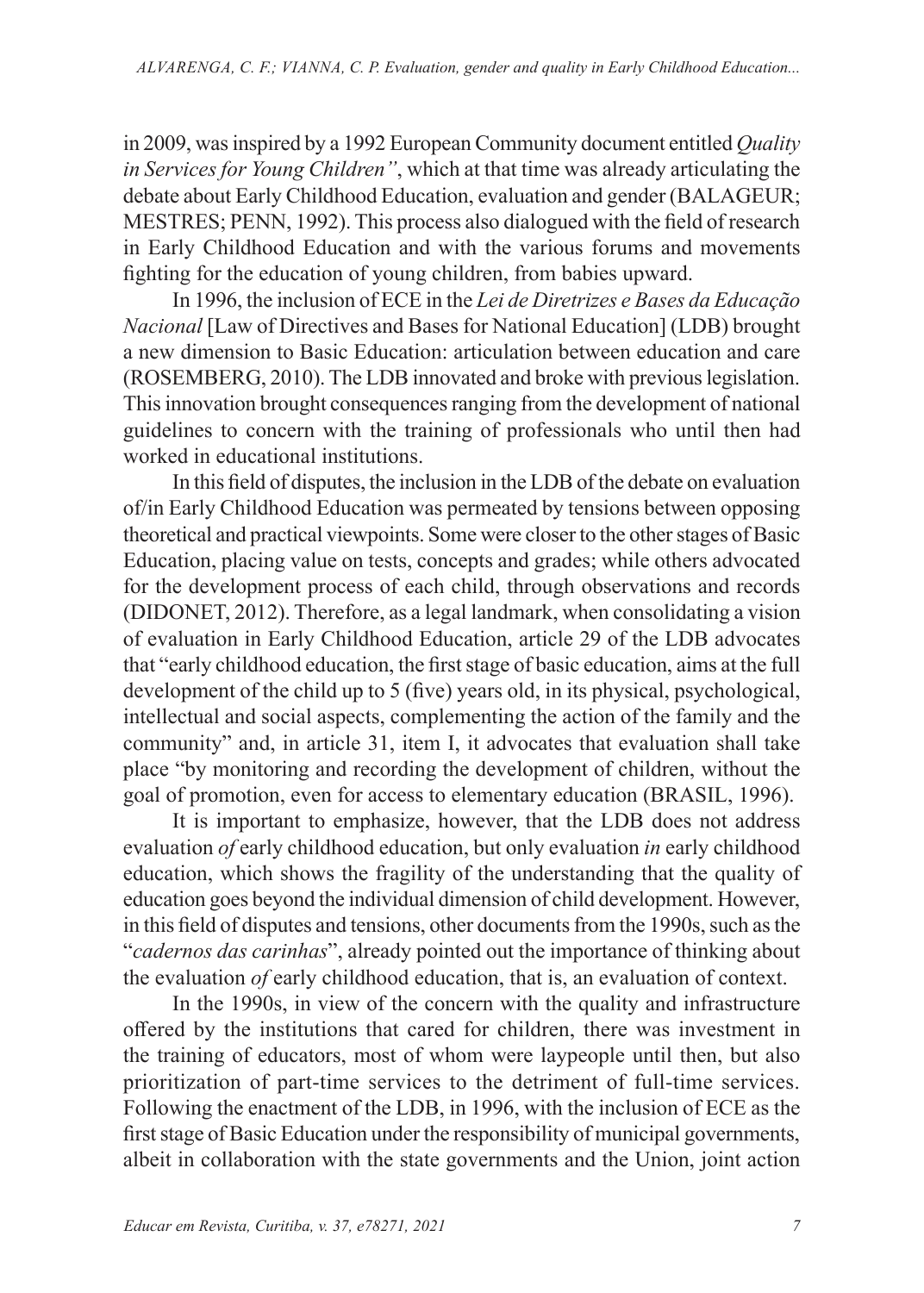between the different levels of government was needed so that the transition from daycare centers and preschools to the education system would meet the quality criteria defended in the documents. Therefore, the Ministry of Education, in partnership with the National, State and Municipal Education Councils, prepared the document entitled *Subsídios para o credenciamento e o funcionamento das instituições de Educação Infantil* [Guidelines for Accreditation and Operation of Early Childhood Education Institutions] (BRASIL, 1998a).

Also in 1998, however, following the reconfiguration of the Coedi/MEC team, the ideal that sought to overcome the dichotomy between education and social welfare was disregarded and, in this context, the *Referencial Curricular Nacional da Educação Infantil* [National Curricular Reference for Early Childhood Education] (RCNEI) (BRASIL, 1998b) was approved. The way it was built and conceived was criticized as "veering off course" (PALHARES; MARTINEZ, 2005; FINCO, 2010). The pathway that had been being built by the Ministry of Education, with the creation of the "*Políticas Nacionais para a Educação Infantil*" [National Policies for Early Childhood Education], was to "seek to overcome the dichotomy between education/social welfare, encouraging strategies of articulation of various sectors and/or institutions committed to Early Childhood Education" (PALHARES; MARTINEZ, 2005, p. 6, our translation). Furthermore, despite being an important Ministry of Education initiative, for having been built by nationally and internationally renowned specialists, for incorporating national proposals and those from other countries and for contributing to a new concept of ECE, the document is far-removed from the reality of Brazilian children and Brazilian preschools and daycare centers. If the expectations of the Curricular Reference are not met, there is a risk of putting the blame for this on the relationships that occur between Early Childhood Education professionals, mothers and children (PALHARES; MARTINEZ, 2005).

The document does not represent the debate of the time, as it does not include, for example, the recommendations on funding, quantity and quality of care and professional training made at the *I Simpósio Nacional de Educação Infantil* [1st National Symposium on Early Childhood Education] in 1994. Therefore, in addition to not dialoguing with the debate and the previous work of Coedi/MEC, this departure from the route disseminates the RCNEI as "the" curriculum for Early Childhood Education, even though it was proposed only to be a guidance document (AMORIM; DIAS, 2012).

The RCNEI draws attention to the social character of gender and sexuality, problematizes biological determinism and stimulates perceptions about the cultural character of being a boy or girl (VIANNA; UNBEHAUM, 2006). However, despite this move forward, the document has also received numerous criticisms from a gender perspective for confusing gender identity with sexual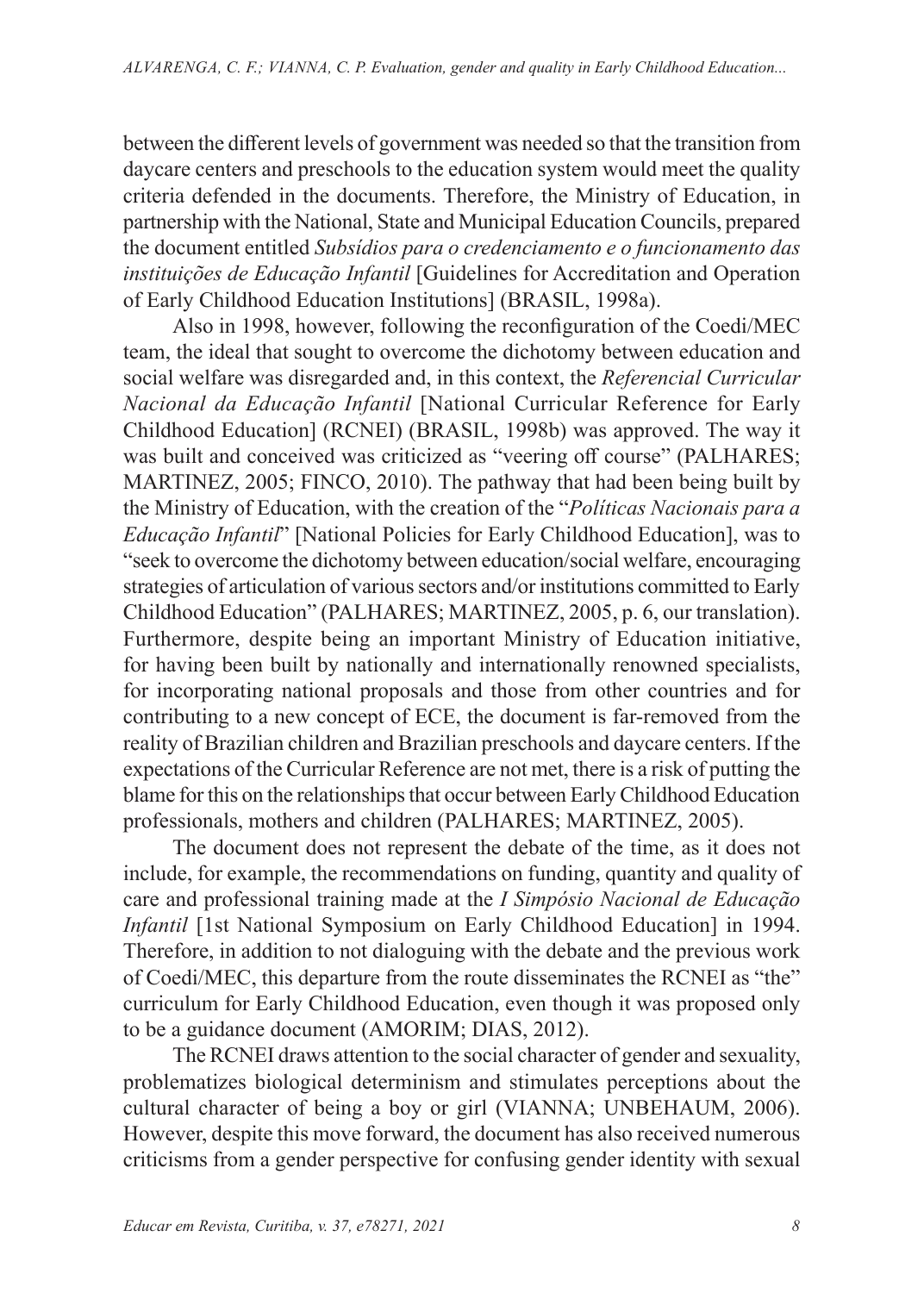identity and treating segregations between girls and boys as "spontaneous" (FINCO, 2010). However, on the other hand, it uses language that is more inclusive, using the words girls and boys, not just children.

From a gender perspective, denying these specificities of childhood is to dismiss the feminist struggle that articulates education and care. Therefore, despite the moves forward, the RCNEI leaves ECE with a legacy of a model based on schooling, traces of which still remain to this day. While the Ministry of Education was preparing the RCNEI, the *Câmara de Educação Básica* [Basic Education Chamber] (CEB) of the *Conselho Nacional de Educação* [National Education Council] (CNE) defined the first version of the *Diretrizes Curriculares Nacionais para a Educação Infantil* [National Curricular Guidelines for Early Childhood Education] (DCNEI), published in 1999, which are mandatory.

Despite the move forward, from the gender point of view, there is no mention of these issues in CNE/CEB Resolution No. 1/1999 (BRASIL, 1999) which sets out the DCNEI. However, CNE/CEB Opinion No. 22/1998 (BRASIL 1998c), which precedes the publication of the DCNEI, makes mention of gender, although in a dichotomous way: "young children and their families, more than at any other stage of human life, are defining identities influenced by issues of **male and female gender** (...)" (BRASIL, 1998c, p. 11, our emphasis, our translation).

According to Ana Luisa Amorim & Adelaide Dias (2012), the preparation of these guidelines was an indication that the previous route needed to be returned to. And they point out that the route was, indeed, returned to in the early 2000s, starting with the Luís Inácio Lula da Silva Administration, when other documents were published giving value to each ECE institution building its curriculum locally, according to its pedagogical proposal.

Moving on along the course of this brief historical recap, prompted by the goal related to ECE contained in the 2001-2011 *Plano Nacional de Educação*  [National Education Plan] (PNE), with effect from 2005 the Ministry of Education published other documents, fruit of the debate in regional seminars. The *Política Nacional de Educação Infantil: pelo direito das crianças de 0 até 6 anos à educação* [National Policy for Early Childhood Education: for the right of children from 0 to 6 years to education] (BRASIL, 2006a), establishes guidelines, objectives, goals, strategies and recommendations. None of them refer to gender, only to differences, but in its introduction the document does not shy away from emphasizing the importance of this discussion when considering the curriculum for early childhood education.

The preparation of parameters relating to quality marks a historical fact for Early Childhood Education because it is part of a context of achievements in relation to legislation. Chapter II, item 19 of the topic Objectives and Goals of Early Childhood Education contained in the 2001 PNE (BRASIL, 2001), when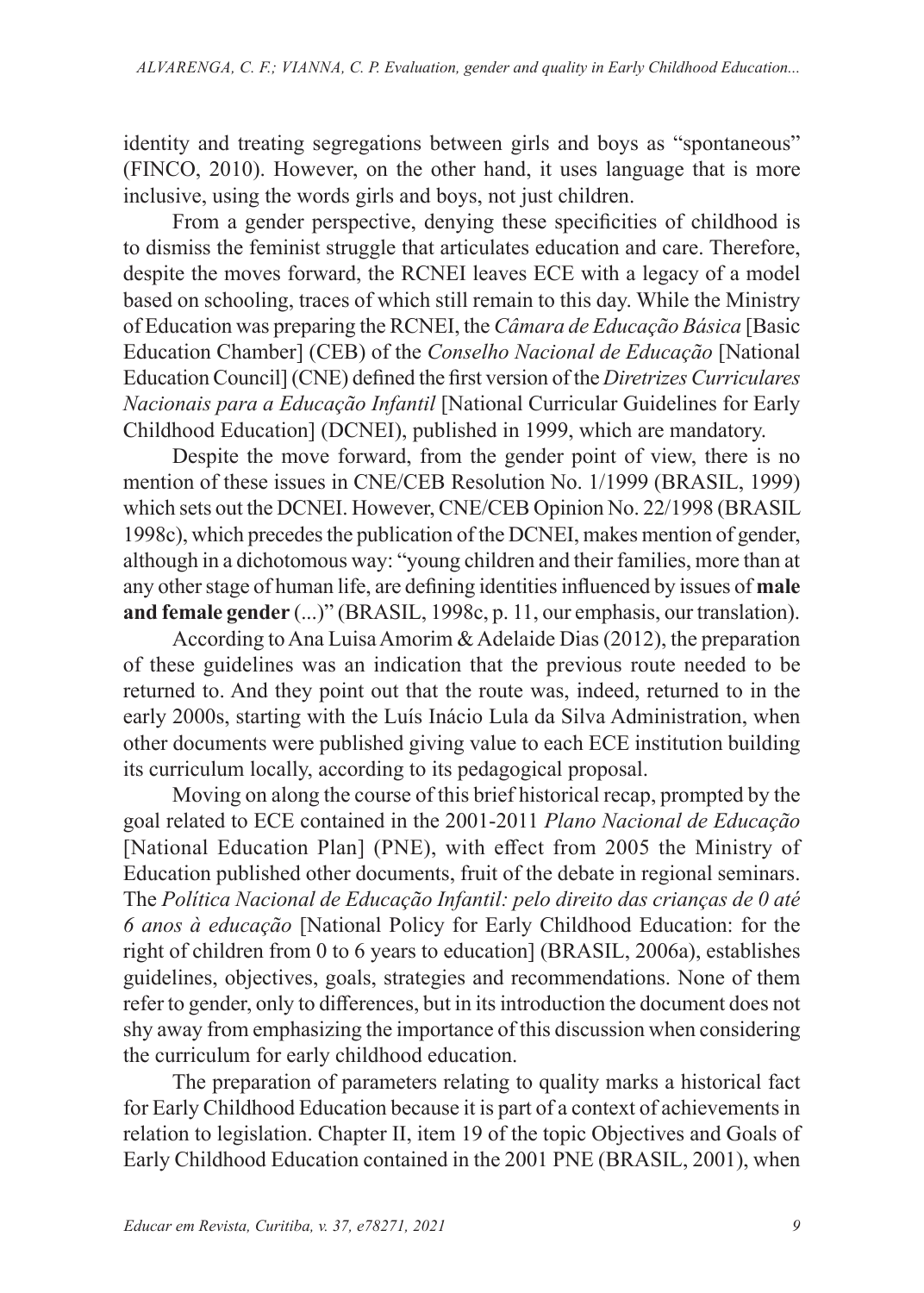stipulating for the first time goals for early childhood education, now considered as the first stage of Basic Education, aims to "establish quality parameters for early childhood education services, as a reference for supervision, control and evaluation, and as a tool for the adoption of measures to improve quality". Therefore, the provisions of the *Política Nacional de Educação Infantil: pelo direito das crianças de 0 até 6 anos à educação* [National Policy for Early Childhood Education: for the right of children from 0 to 6 years to education] (BRASIL, 2006a), comply with this determination of the 2001 PNE when referring to the forms of organization and operation of ECE institutions and the (re)organization of ECE spaces that already existed.

The documents are anchored in a debate that was getting stronger at the time they were written - 2006 - about the notion of the child as a subject of rights, a producer and product of history and culture. Based on this new view of the child, the document also points to another conception of a Pedagogy of Early Childhood Education:

> While the school has the *student* as its subject and the *teaching* of the different areas through *lessons* as its fundamental object, the daycare center and preschool have as their object the *educational relationships* that take place in a *collective living space* that has the *child* aged 0 to 6 as its subject (ROCHA, 2001, p. 31, our translation).

This reflection brings up the specificity of the pedagogical work of ECE, the centrality of which is the education and care of young children, from babies on, while denouncing, at the same time, the polarization between social welfare and education in daycare centers, on the one hand, and a preschool education that prepares for Elementary School, on the other. In that context, the objective of the second volume of the *Parâmetros Nacionais de Qualidade para a Educação Infantil* [National Quality Parameters for Early Childhood Education], by establishing standards for both ECE institutions and the education systems, enables the exercise of "reciprocal social participation and monitoring of the bodies involved in the care and education of children from 0 to 6 years of age" (BRASIL, 2006b, p. 9, our translation).

When looking at the document from the point of view of social gender relations, we start from the premise that Early Childhood Education is marked by this dimension when relating the expansion of access to daycare centers and preschools to men and women being more equally included in the world of formal work. Therefore, when defining national quality parameters, it was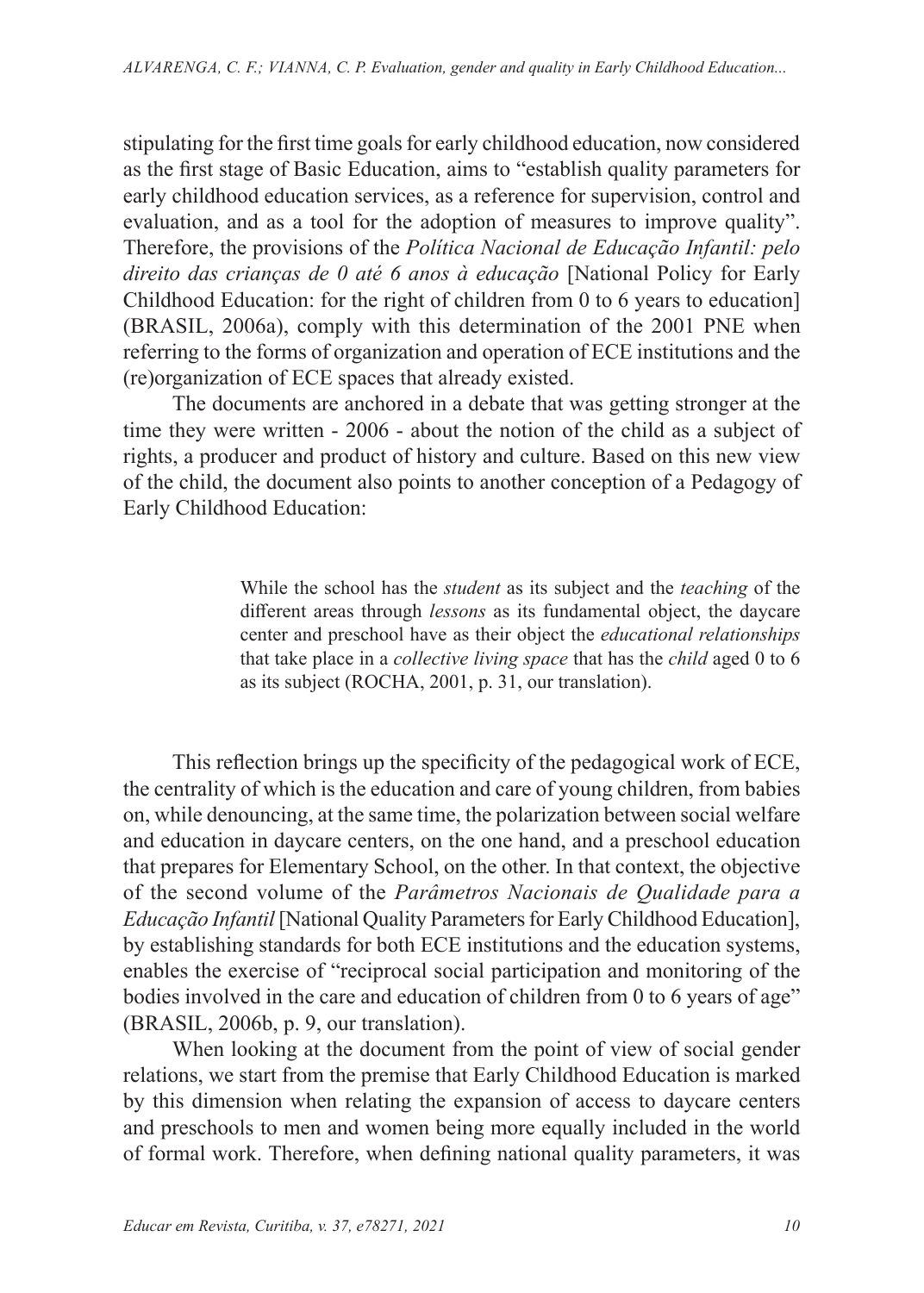stated in these documents that respect for children's rights, including the right to gender equality, is one of the prerogatives of such quality.

Years later, the *Indicadores da Qualidade na Educação Infantil* [Early Childhood Education Quality Indicators] (Indique-EI) were produced by the Ministry of Education as a participatory institutional self-evaluation document, comprised of seven dimensions that unfold into indicators regarding the politicalpedagogical bases and aspects about the operation of an Early Childhood Education institution. With the goal of assisting daycare centers and preschools throughout the country in their self-evaluation processes in order for them to have transformative potential, Indique-EI guides them to "find their own path towards educational practices that respect the fundamental rights of children and help build a more democratic society" (BRASIL, 2009b, p. 14, our translation). Therefore, while arguing that there are many ways to improve educational work in Brazilian preschools, Indique-EI points out that this transformative potential needs to be built between family, community and staff in daycare and preschools.

Despite the many possible paths, some principles were put forward, among them "the recognition and appreciation of gender, racial-ethnic, religious and cultural differences, as well as differences related to people with disabilities" (BRASIL, 2009b, p. 14, our translation).

Also published in 2009, the second version of the DCNEIs was a breakthrough for the field of Early Childhood Education, since, by guiding organization, articulation, development and evaluation for Early Childhood Education institutions, it emphasized interaction and playing games as guiding axes for the pedagogical practices that make up the curricular organization of Early Childhood Education, based on the assumption that young children, right from when they are babies, are historical subjects with rights and desires. The DCNEIs consolidated the view that the quality of early childhood education involves evaluation of processes and not of results. This idea is present in article 10 of the document, when it states that "procedures must be created to monitor the pedagogical work and to evaluate the development of children, without aiming to select, promote or classify" (BRASIL, 2009c).

Contrary to the LDB, the document builds the notion that evaluation of provision of education cannot be done exclusively by evaluating the development of children. On the contrary, evaluating the context, anchored in the principles of democratic participation, negotiation, self-reflexivity and transformation, makes it possible to problematize the evaluation of children's learning by articulating the educational goals achieved with the quality of the education they receive (BRASIL, 2015; SOUZA; MORO; COUTINHO, 2015; MORO; COUTINHO, 2018).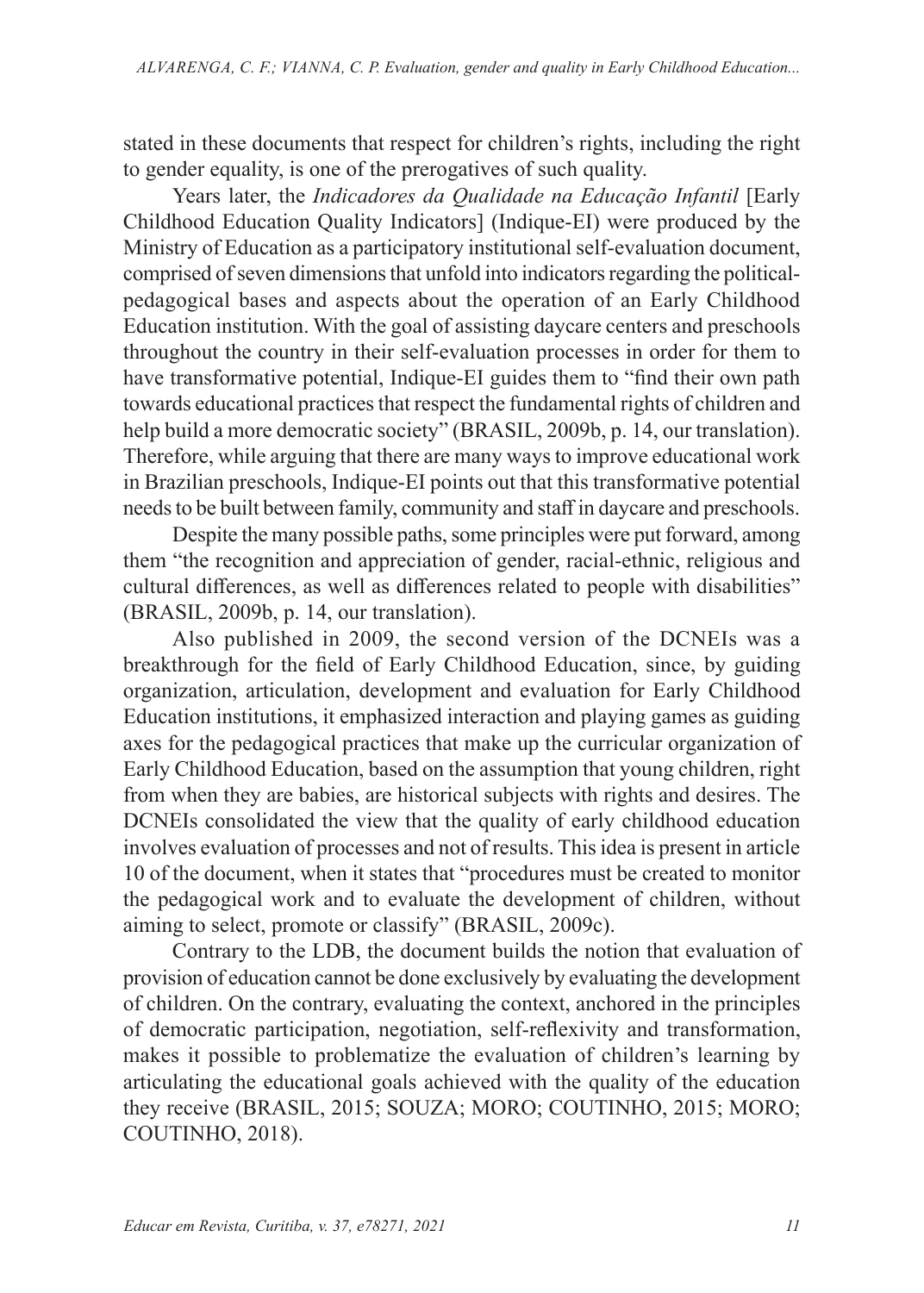As part of the pedagogical proposal, the new version of the DCNEIs places value on playing games and interaction as central to the curriculum for the education of young children, from infants on, and provides guidance, in Article 7, item V (BRASIL, 2009c), that educational institutions should build "new forms of sociability and subjectivity committed to ludic activities, democracy, sustainability of the planet and breaking away from relations involving age, socioeconomic, ethno-racial, gender, regional, linguistic and religious domination".

However, this is the only reference to gender issues that might delineate conceptions of evaluation and quality; in the rest of the document we only find diffuse references to diversity. Regarding pedagogical practices, the DCNEIs provide guidance that educational institutions should ensure experiences that "enable ethical and aesthetic experiences with other children and cultural groups, which broaden their patterns of reference and identities in dialogue with and knowledge of diversity" (BRASIL, 2009c).

On the other hand, in CNE/CEB Opinion No. 20/2009, which gave rise to this new version of the DCNEIs (BRASIL, 2009c), the gender perspective is made clear. When dealing with the socio-political and educational function of the pedagogical proposals of ECE, it gives rise to what is described in Article 7, Item V, of the Resolution (BRASIL, 2009c), which reinforces the need to break away from relations of domination, including gender domination. Among the fundamental principles (ethical, political and aesthetic) of the DCNEIs, gender stands out in the ethical principles. Based on building a worldview that values differences and equality, it proposes that children need to learn to "question and break away from forms of age, socioeconomic, racial-ethnic, gender, regional, linguistic, and religious domination that exist in our society and which are recreated in the relationship between adults and children, as well as between children" (BRASIL, 2009c).

In 2010, the *Seminário Internacional sobre Qualidade na Educação Infantil* [International Seminar on Quality in Early Childhood Education] was held, organized by *Fundação Carlos Chagas* (FCC), in São Paulo, among other events organized by the Ministry of Education, having as guiding principles evaluation of context and the notion of negotiated quality. However, in 2011, things veered off course again, as had happened in 1998 during the building the RCNEI. The Secretariat for Strategic Affairs, linked to the Presidency of the Republic, proposed the use of a large-scale child development evaluation instrument, developed by the Americans Jane Squires and Diane Bricker, known as the Ages and Stages Questionnaire (ASQ-3). After strong opposition to the instrument by professionals in the Brazilian Early Childhood Education field, several working groups were subsequently appointed to return to the principles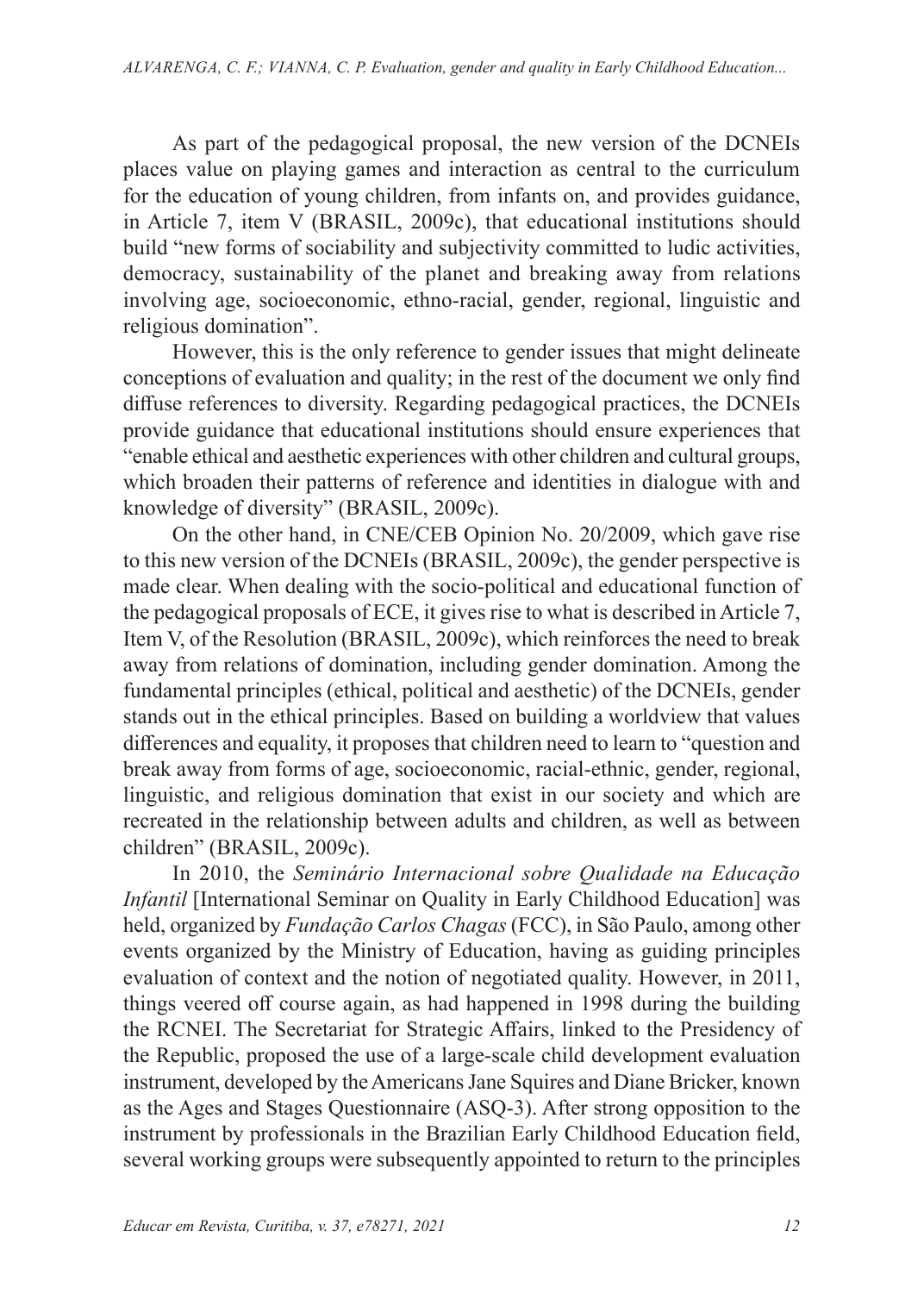already established in other documents, especially the 2009 DCNEIs, and provide continuity to the work that had been done thus far.

Also in 2011, a working group was created by the Education Ministry's Secretariat of Basic Education to guide the policy on *Educação infantil: subsídios para construção de uma sistemática de avaliação* [Early Childhood Education: elements for building an evaluation system] (BRASIL, 2012). In 2012, three events were held in a manner articulated with each other: a technical meeting sponsored by the *Ministério da Educação* [Ministry of Education] (MEC), the *Organização dos Estados Ibero-Americanos* [Organization of Ibero-American States] (OEI) and the *Universidade Federal do Paraná* [Federal University of Paraná] (UFPR); the *Seminário Internacional: Educação e Avaliação em Contextos da Educação Infantil* [International Seminar: Education and Evaluation in Early Childhood Education Contexts], sponsored by the *Núcleo de Estudos e Pesquisas em Infância e Educação Infantil* [Center for Studies and Research in Childhood and Early Childhood Education] (NEPIE/UFPR/MEC); and the *Seminário Internacional Avaliação da Educação Infantil: Tendências e Perspectivas* [International Seminar Evaluation of Early Childhood Education: Trends and Perspectives], sponsored by the FCC (BRASIL, 2015).

In 2013, the *Instituto Nacional de Estudos e Pesquisas Educacionais Anísio Teixeira* [Anísio Teixeira National Institute for Educational Studies and Research] (INEP) formed a Working Group for the Evaluation of Early Childhood Education with the goal of developing an evaluation proposal for this stage of Basic Education. In 2015, this group approved a *Minuta de Portaria da Avaliação Nacional de Educação Infantil* [Draft Ordinance for National Evaluation of Early Childhood Education] (ANEI). This was to a large-scale but innovative evaluation, according to Luiz Carlos de Freitas (2015), focusing on monitoring the provision and infrastructure of daycare centers and preschools but not on the development of children. This proposal dialogued with what was being built in the PNE, published in 2014, Goal 1 of which referred to preschool universalization by 2016 and expansion of daycare provision by at least 50% by the end of that PNE (2014-2024). Standing out among the strategies contained in PNE Goal 1 is the quality of early childhood education, as provided for in Strategy 1.6:

> to implement, by the second year of this PNE, **evaluation of early childhood education**, to be carried out every two years, **based on national quality parameters**, in order to evaluate physical infrastructure, personnel, management conditions, pedagogical resources, accessibility status, among other relevant indicators (BRASIL, 2014, p. 49, our emphasis, our translation).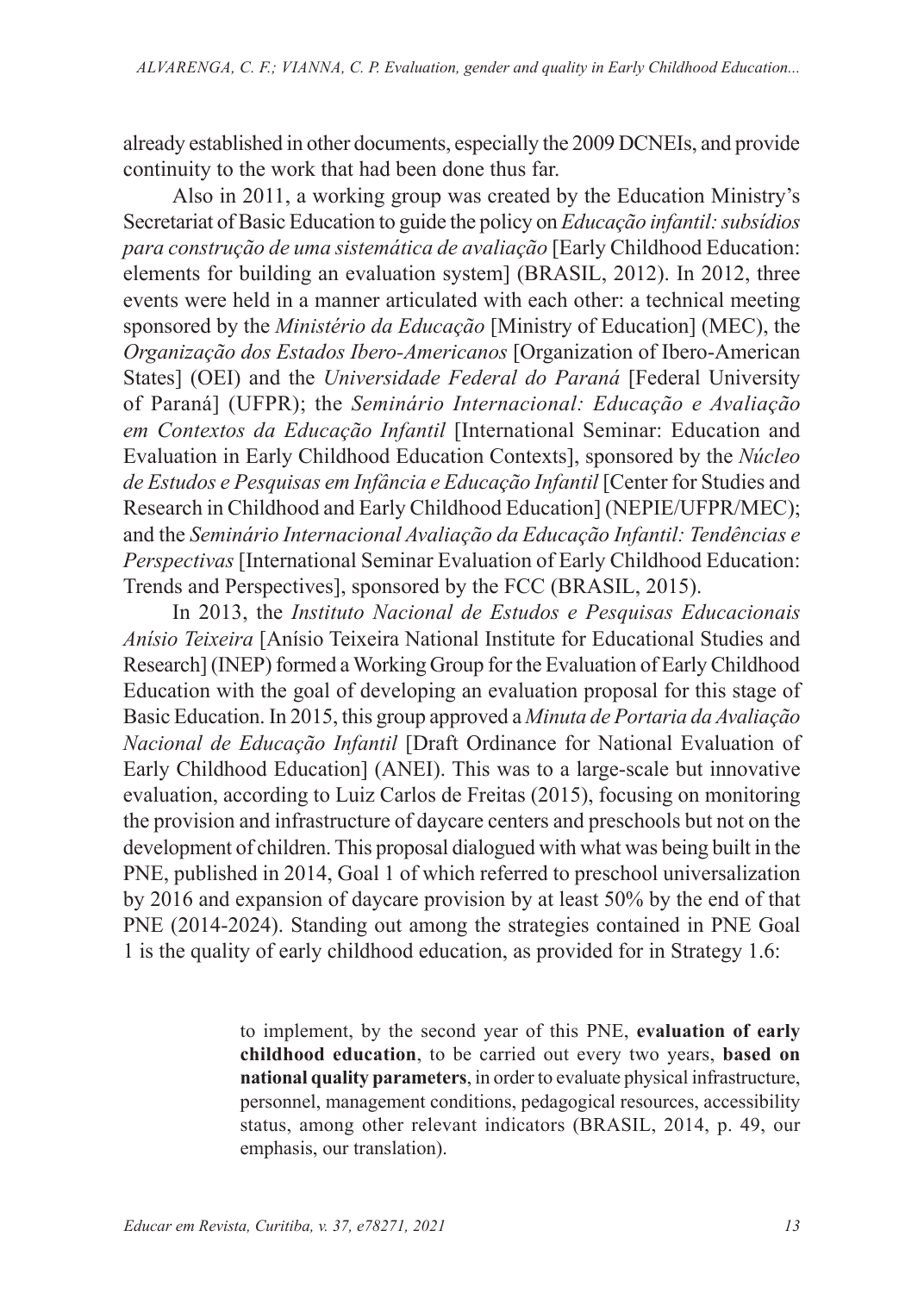Strategy 7.4, part of Goal 7, which deals with the Índice *de Desenvolvimento da Educação Básica* [Basic Education Development Index] (IDEB), includes early childhood education by stressing the importance of self-evaluation processes:

> to induce a **continuous process of self-evaluation of basic education schools, through the creation of evaluation instruments** that guide the dimensions to be strengthened, highlighting strategic planning, continuous improvement of education quality, continuing training of education professionals, and enhancement of democratic management (BRASIL, 2014, p. 62, our emphasis, our translation).

This principle has been built over the years, through seminars, meetings and research in the field of ECE. In 2013, NEPIE/UFPR and MEC held the *Seminário Internacional: Avaliação como Promoção da Qualidade: Política e Formação na Educação Infantil* [International Seminar: Evaluation as Promotion of Quality: Policy and Training in Early Childhood Education], and FCC held the *II Seminário Internacional Avaliação da Educação Infantil: Tendências e Perspectivas* [II International Seminar Evaluation of Early Childhood Education: Trends and Perspectives]. In 2015, MEC and NEPIE/UFPR held the *Seminário Avaliação de Contexto: Participação, Restituição e Formação* [Seminar on Context Evaluation: Participation, Restitution and Training] and the *Seminário Internacional Avaliação de Contexto na Educação Infantil: Perspectiva Formativa e Reflexiva* [International Seminar Context Evaluation in Early Childhood Education: Formative and Reflective Perspective]. These seminars were held in the scope of the Technical Cooperation Project between MEC/SEB/Coedi and UFPR, between 2012 and 2015, when two documents on the quality of Early Childhood Education were launched, strengthening the debate on the evaluation of ECE based on context evaluation (BRASIL, 2015).

As a new departure from the route that was being following, now in the context of the Parliamentary Coup, in August 2016, the Temer government revoked Ordinance No. 369, dated May 5, 2016 (BRASIL, 2016a), which created the National System for Basic Education Evaluation (SINAEB), provided for by PNE article 11, on the grounds that the review of the *Base Nacional Comum Curricular* [National Common Curricular Base] (BNCC) was still in progress and that putting SINAEB into place should be guided by the recommendations emanating from the BNCC. Ordinance No. 981, dated August 25, 2016 (BRASIL, 2016b), was signed by the then Minister of Education, Aloízio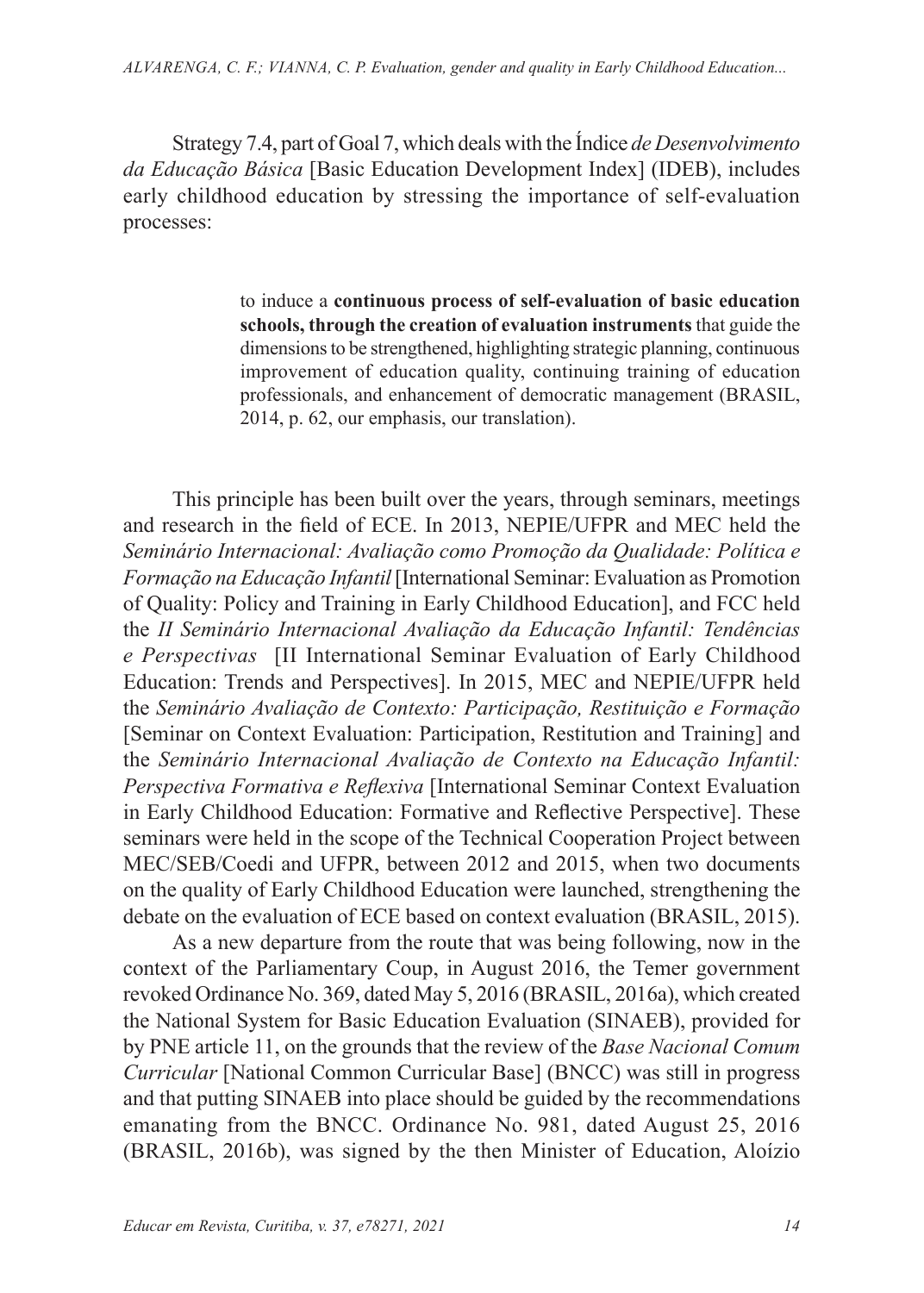Mercadante. Article 8 of the repealed Ordinance provided for the following with regard to ECE:

> National Evaluation of Early Childhood Education, with a biannual evaluation cycle, starting in 2017, with the purpose of performing diagnoses on the **conditions under which early childhood education is provided** by public and private education systems in Brazil, evaluating physical infrastructure, staffing, management conditions, teaching resources, accessibility status, among other relevant contextual indicators, in addition to providing elements for education systems for building public policies that enable improvements in the quality of early childhood education (BRASIL, 2016b, our emphasis, our translation).

Although the BNCC does not specifically address the conditions of ECE provision, once Ordinance No. 369 (BRASIL, 2016a) was revoked, the ANEI was suspended, the central purpose of which was to have been be the monitoring of ECE provision. This fact that mobilized a motion of repudiation signed by several entities:

> SINAEB is a legal instrument destined to qualify the evaluation of basic education, making it capable of truly assisting the improvement of educational policies in their different dimensions, including making better use of existing evaluation mechanisms and fostering a new evaluation culture in education, besides creating others that are extremely necessary (UNDIME, 2016, our translation).

 Although the ANEI is an historical achievement and constitutes a step in the broader process of ECE evaluation, it is worth noting that, despite the setback caused by the Ordinance being revoked, context evaluation opens up possibilities for reflection and debate on quality, focusing on the conditions of provision and on educational actions in practice. More than asking whether "we do our work well or badly", it is necessary to pay attention to "why do I do what I do?" and "what, in fact, do I get out of what I do?" In this way, from a formative and self-evaluative perspective, with the participation of internal and external agents, the processes of evaluation and reflection on quality become interconnected (BRASIL, 2015c).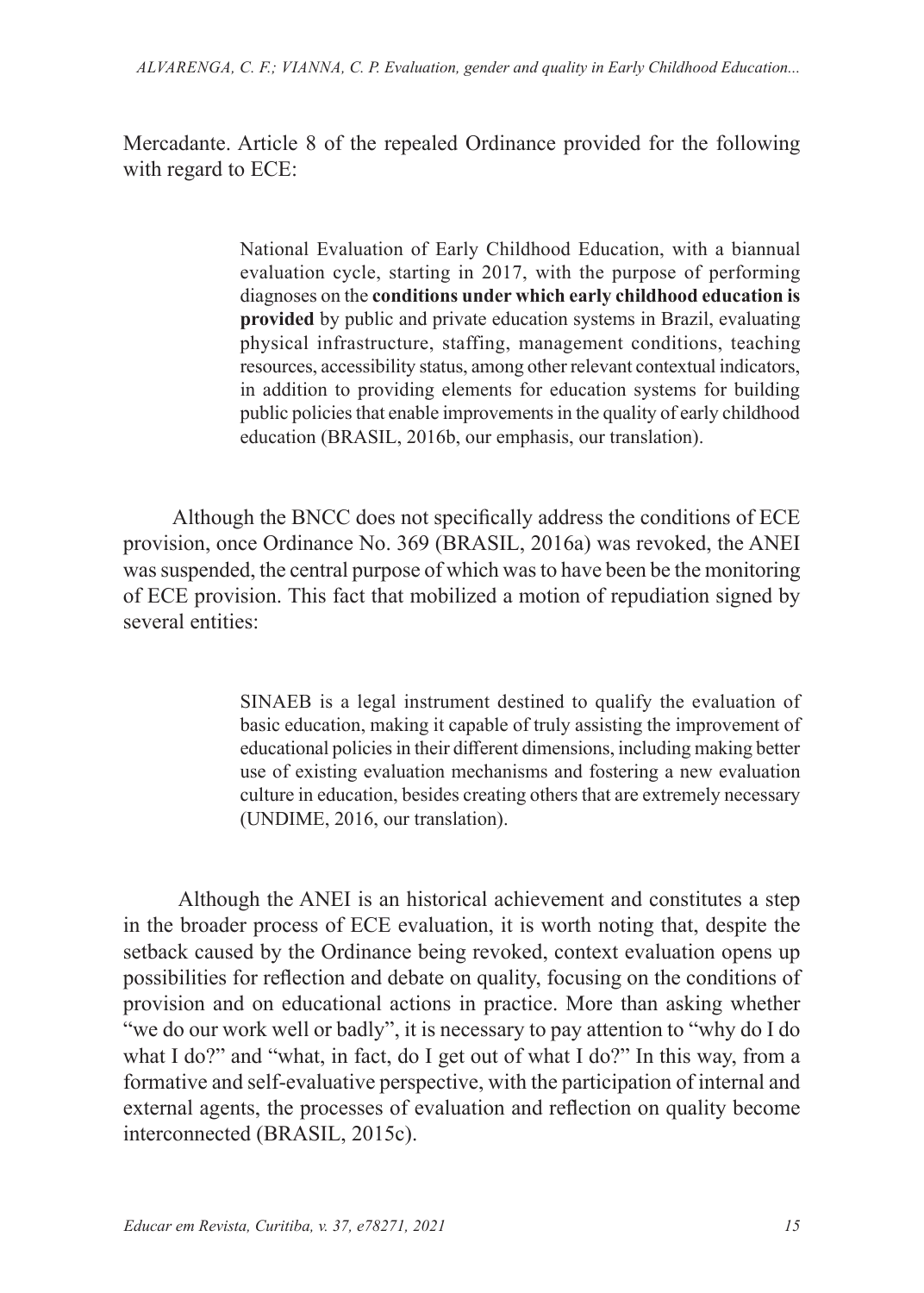In general, we can say that in the last two decades, parameters, indicators and guidelines, in addition to their strengthening the link between quality and evaluation, have also made explicit the issues of gender and differences as both a value and an end, although plural and often under the umbrella of diversity. Thus, the current debate on quality in the field of ECE converges towards "contemporary conceptions that can be considered first-rate on the world stage" (ROSEMBERG, 2015, p. 221, our translation), by means of conceptions of child, early childhood education and quality and the ethical, political and aesthetic principles that guide early childhood education, despite movements that go against the grain, with the removal of gender and sexuality issues in the PNE (2014-2024), with the intensification of the gender dispute in State Education Plans (VIANNA; BORTOLINI, 2020) and the recent implementation of the BNCC.

Specifically in the field of the curriculum, the building and approval of the BNCC have meant a setback for ECE for two reasons. Despite the efforts of specialists and researchers in the preparation of its first and second versions, trying to ensure the specificities of the field, in dialogue with the DCNEI and the Italian fields of experience, giving visibility through its language to babies covered by a public policy (OLIVEIRA, 2019), the third version, rewritten and approved by the Temer government in 2017, went against the efforts that had been made and reduced the document to a vision of schooling with a psychologizing bias, representing yet another departure from the route. The second reason was the removal of the concepts of gender and sexual orientation, as a result of pressure from conservative groups (ARERALO, 2017).

This change occurred in a context of the strengthening of the anti-gender discourse and the dispute for the approval of conservative agendas manifested in the latest documents described here, with the omission of the term "gender" and all words related to it, such as woman/girl, man/boy, sexuality. And also in the removal and/or limitation of the LGBTTQI+ agenda in several Plans and in the veto to work on gender and sexuality issues in schools, under the argument that the "gender ideology" would be harmful to the education of children, in the case of Early Childhood Education.

It is necessary to denounce the "narrow formula", expressed by a triangle the vertices of which are comprised of the BNCC, teacher training and largescale evaluation. Who is interested in the development of a minimum curriculum that determines learning objectives? How can this process not be related to what has already been taking place as a process of apostilization, privatization and homogenization of education? A project that is contrary to democracy, standardizes and eliminates differences. But as it is a dispute, even in such an adverse context with the advance of the *Movimento Escola Sem Partido* [School Without Party Movement] and the anti-gender discourse at the national level,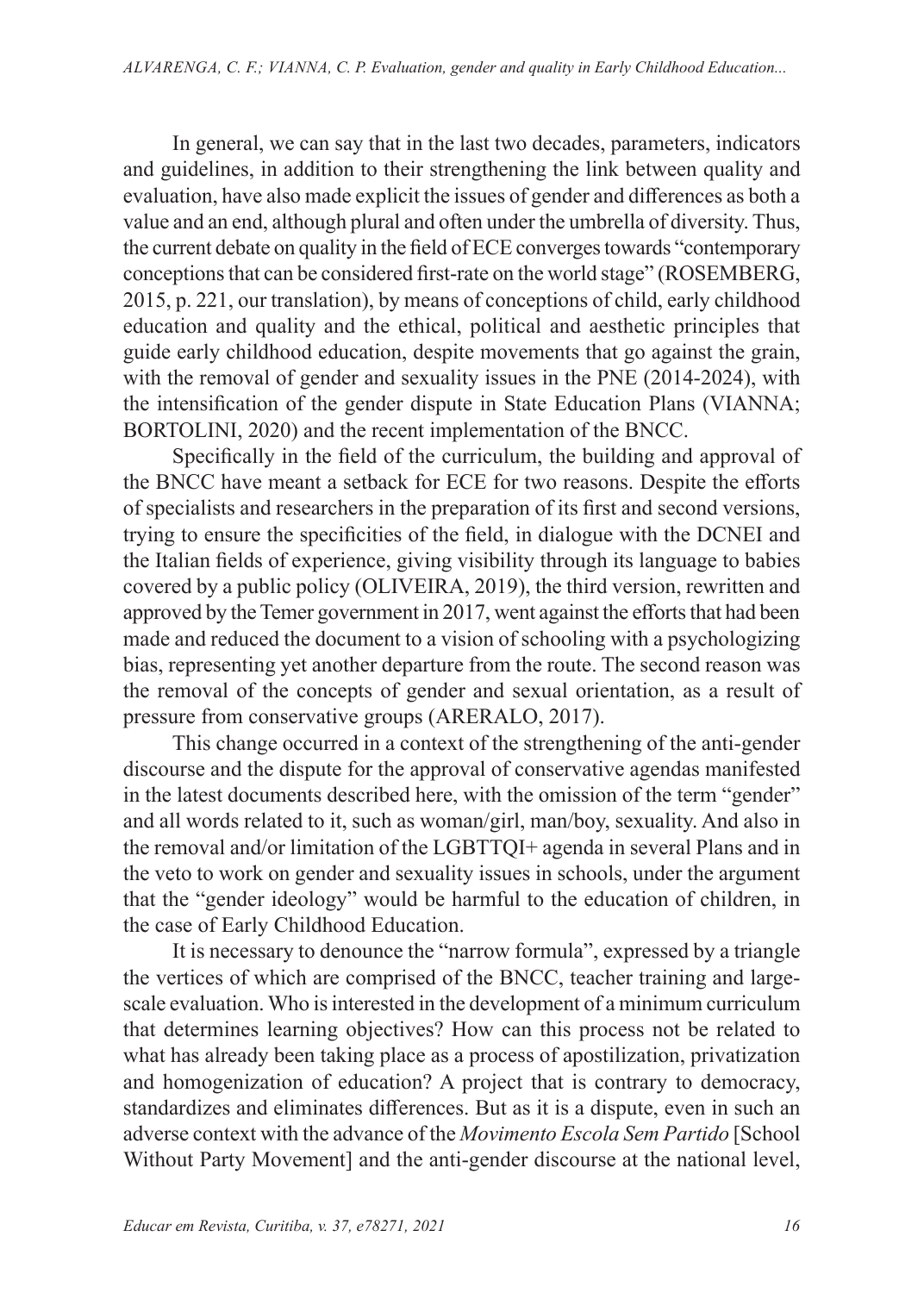it has been possible to build a gender agenda in Early Childhood Education policies, systematized in the document entitled *Indicadores de Qualidade da Educação Infantil Paulistana* [São Paulo City Early Childhood Education Quality Indicators] (SÃO PAULO, 2016), although permeated by tensions and power relations that sometimes favor it, sometimes disfavor it.

### **Gender in the São Paulo City Early Childhood Education Quality Indicators**

Between 2013 and 2016, during the administration of Mayor Fernando Haddad, under the coordination of Sonia Larrubia Valderde, director of the then *Diretoria de Orientação* Técnica de *Educação Infantil* [Early Childhood Education Technical Guidance Directorate] (DOT-ECE), of the São Paulo City Education Department (SME-SP), among the six documents built, the São Paulo City Childhood Education Quality Indicators were published (SÃO PAULO, 2016).

The São Paulo City document was built based on the Indique-EI, in a process in which a committee, besides having reviewed each dimension already existing in the national document, updating the theoretical debate and including the specificities of the São Paulo City education network, added two new quality dimensions: Dimension 2 - Participation, Listening and Authorship of Infants and Children and Dimension 5 - Ethnic-Racial and Gender Relations.

The official documents about how the document was built showed the richness and complexity of its preparation, but did not point out the tensions and disputes that were certainly part of the writing process, among negotiations, concessions, and challenges. In this way, through semi-structured interviews with teachers who participated in the committee that wrote the document, it was possible to go beyond the official discourse and delve into its construction process in order to understand how, under what conditions and with what force gender was included in the São Paulo City document as a dimension of quality (ALVARENGA, 2020).

The objective was to perceive in the political game how political force and heritage could explain the form and force with which gender issues became included in the document. In this sense, the research revealed that the gender configuration of the document occurred as a result of the webs of interdependence established between the subjects involved and the structural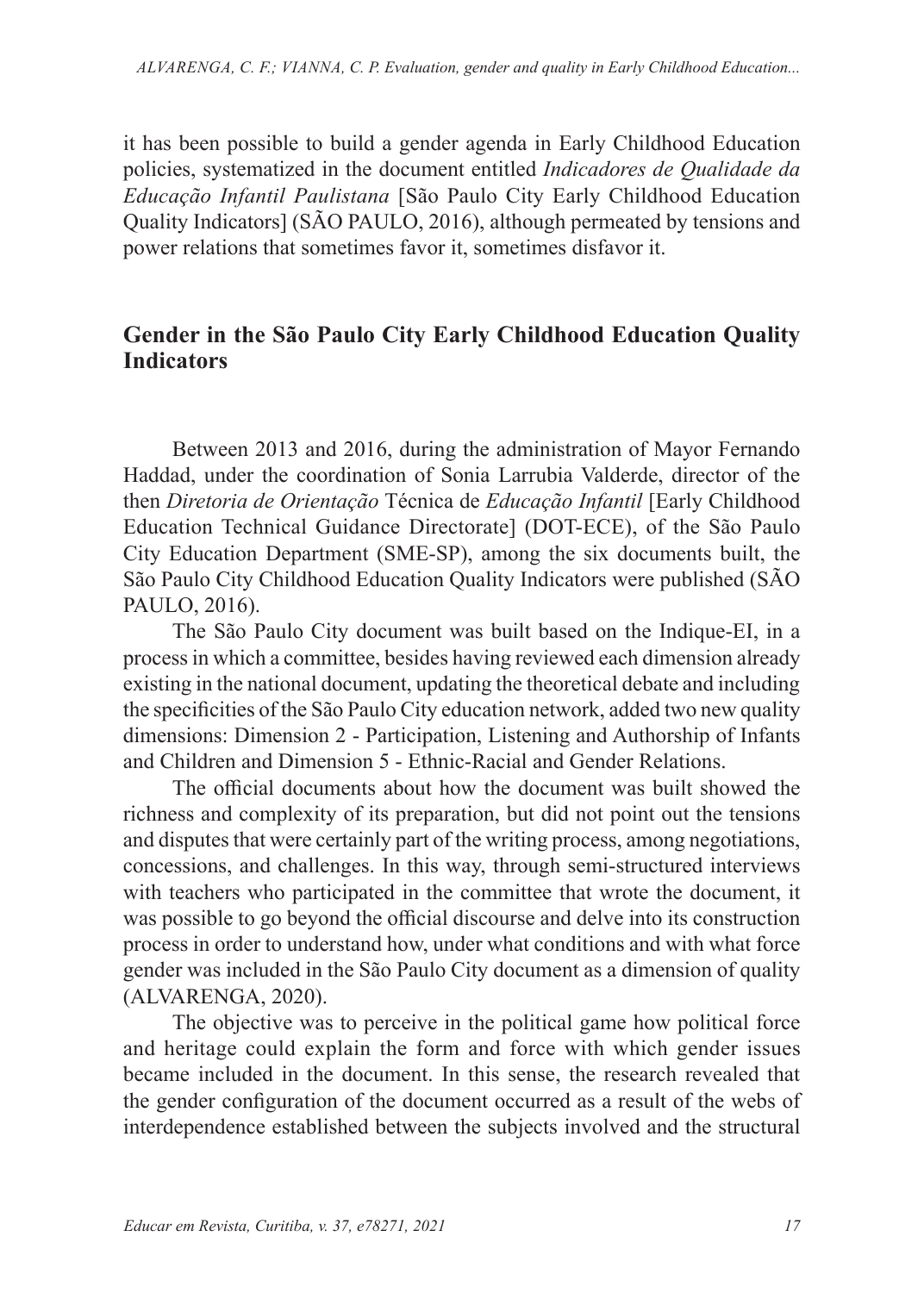conditions (institutional, political, legal and normative) existing at that moment in time (ELIAS, 1994).

For this article, we consider it essential to highlight, among the findings of the research, the configuration of this quality evaluation policy developed by women-teachers who shared theoretical conceptions of childhood and Early Childhood Education agreed upon in national and international documents in the area. In a dimension that was born alongside the demand for racial issues, the gender dimension entered the intersection, although race had had more political force and theoretical basis. The group of women-teachers responsible for building this specific dimension, named "guardians of the issue", used the document as an instrument of struggle and, as a political option, focused on differences and gender and ethno-racial inequalities in ECE in São Paulo. In this sense, their reflections pose some important challenges for the necessary intersection between evaluation, gender and quality in ECE.

Specifically regarding Dimension 5 of the Indicators, we highlight three achievements that can be considered important strategies in the gender configuration of a public policy: the importance of political articulations with a group of women teachers in defense of the inclusion of race/ethnicity and gender; the intersectional approach to race/ethnicity and gender differences, even though the gender issue had less political force than the ethno-racial issues; the highlighting of ethno-racial and gender relations in the title of Dimension 5, which translates the debate between the subcommittee members on differences and inequalities, permeated by power relations. A feminist language was used in all the government administration documents, even if there were some "escapes" from it along the way. We emphasize that this is one of the many strategies that should be used in addressing gender inequalities, since, on its own, it does not have the political force to change pedagogical practices in ECE.

According to the women interviewees, the public policies built during Fernando Haddad's administration are in dialogue with the national field of ECE, but cannot be thought of outside the political and ideological conceptions of a particular governmental administration. As one of them says: *"evaluation does not happen in a conceptual vacuum, so depending on the conception I have of the child, of childhood, of the curriculum, of the teacher, that will determine the way in which I will evaluate this"*. Moreover, as Fúlvia Rosemberg (2015) noted earlier, having the most sophisticated and contemporary policy documents does not guarantee immediate results or effects for the context in which practice takes place. Considering the complexity of our scenario of inequalities of class, gender, race, ethnicity, location, age, these being inequalities that are reflected in ECE, there are as many disputes, ruptures, tensions, as there are achievements and continuities.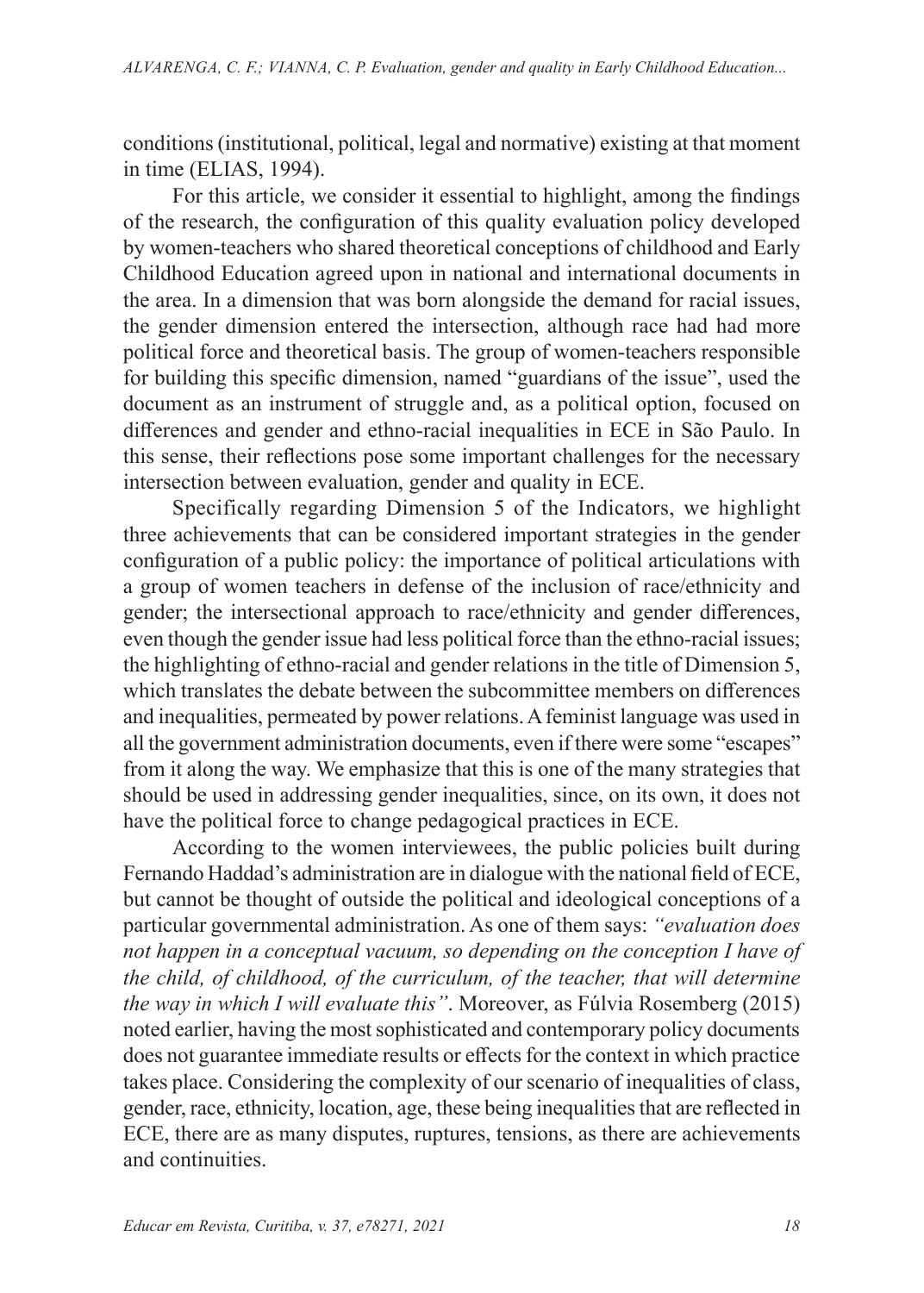It is therefore worth mentioning another challenge articulated with the inclusion of gender issues: the problematization of the adult-centered model: "the model is the adult and everything is seen and felt according to the adult's point of view, the adult is the center" (GOBBI, 1997, p. 26, our translation). In this other logic, in which young children, right from babies, question the world, life, adults and even the curriculum, it is necessary to recognize, according to Loris Malaguzzi as cited by Edwards, Gandini & Forman (1999), the "hundred languages" a child has and no longer a child "without language". On the contrary, we have a "competent, active and critical child, full of potential right from birth" (SÃO PAULO, 2015c, p. 11, our translation). It is necessary to deconstruct the logic that "children are all the same, it's only their address that changes", since "the address and socio-historical-cultural scenario of children directly and permanently influence the ways they live their childhood and produce their identity" (SÃO PAULO, 2015c, p. 10, our translation). As one of the teachers stated:

> *All our studies drank from the spring of Sociology of Childhood, and if you have this inspiring source to look at, to produce the documents, this theoretical line, it will say that these children are not only children. They have social markers, they live in a certain neighborhood; so, this was very strongly marked in all the documents.*

To move forward in a policy that articulates evaluation, gender and quality, continuing education for teachers is also considered fundamental, as one of the interviewees recalls: *"it was our understanding that the trainings, in the city of São Paulo, had to dialogue with the documents that were being published; therefore, the trainings served to strengthen the document that would reach the schools"*. The same teacher emphasizes the political option underlying this decision:

> *A document that will be published in 2015-2016 has to reflect what we believe in! (...) We needed to emphasize that position showing what we understand in relation to children, childhood. We believe that childhood has these markers of difference, that need to be talked about. I can't talk about Early Childhood Education without talking about gender relations, without thinking about how this boy and girl is being constituted today, and the power relations that are given in this sense, beyond children, but also between adults as well* (our emphasis)*.*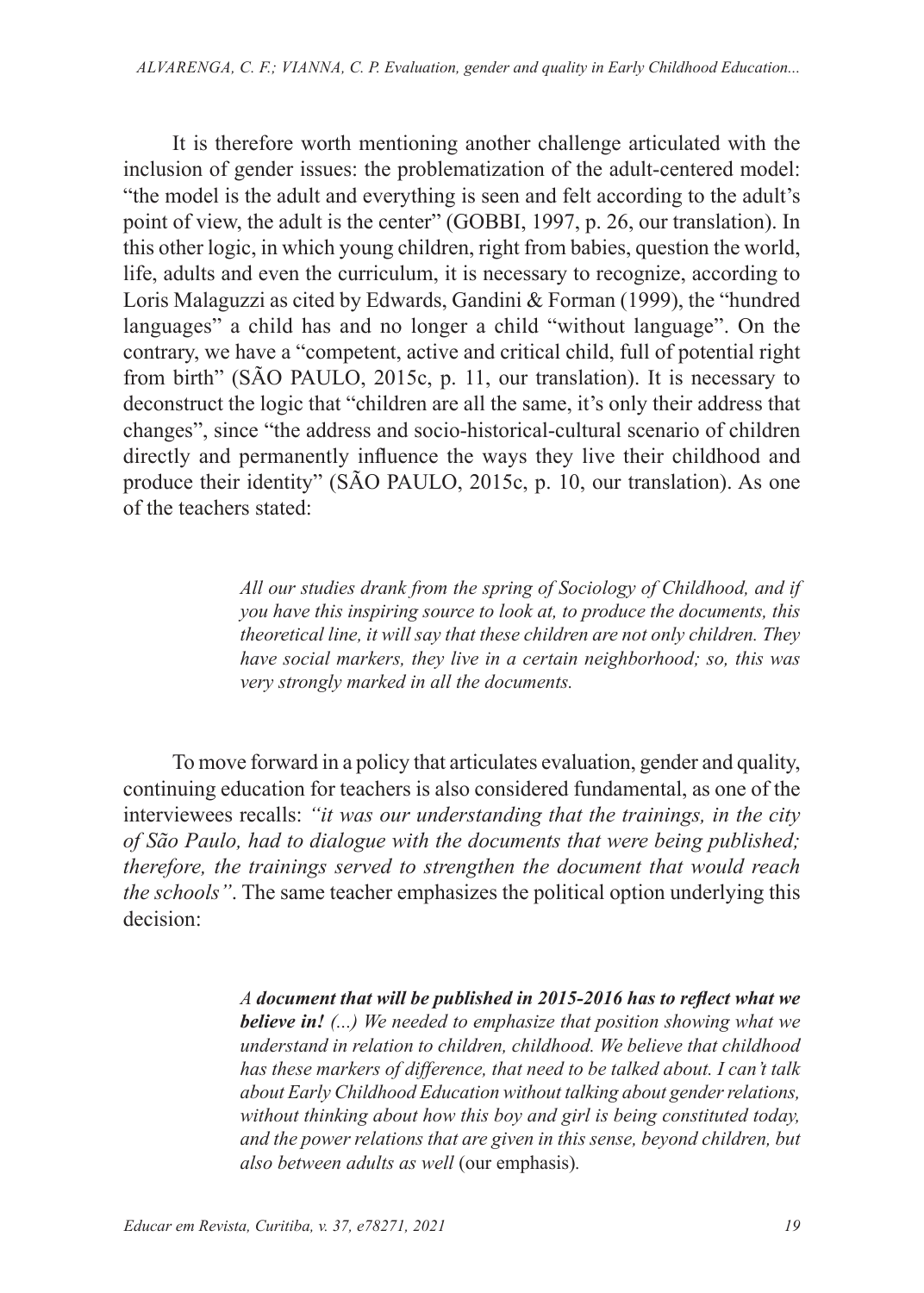Despite the conservative context in which we were living in Brazil – which continues to increase currently – including gender issues in a document about quality was a political decision: *"if Early Childhood Education has a political role to play in addressing inequalities, we could not leave gender issues out of it"*. Another teacher reiterates that it was a milestone, from the point of view of the history of public policies on Early Childhood Education:

> *The São Paulo City Government cannot publish a document in 2015, or any other year, in which these issues do not appear, taking into consideration the entire national political context, of research that has already been conducted. It if wants to do so, it can, but we will be making an option. You can't say that you didn't know, according to that political option.*

Considering that the theoretical framework on which the City Education Department based itself to build all the documents was Sociology and Pedagogy of Childhood, these being fields that expand the understanding of childhoods, articulating social markers with the specificities of children, it would indeed be contradictory if this dimension did not exist in the documents. However, if it were not for the "*guardians of the issue*", most probably the debate would have been diluted in the document or Dimension 5 would have been a big umbrella on differences or even with a focus on diversity, as it is set out in most federal public policies. *"It was a place of resistance for this issue"*.

> *So they took this and defended it and dealt with the issue with a lot of emphasis, with a lot of force. Throughout these discussions, what seemed like it was going to be diluted in all dimensions gained a lot of strength so that it would be a specific dimension, you know?*

Finally, we highlight the positive effects arising through the participative institutional self-evaluation policy and the inclusion of Dimension 5. According to the interviewees, both the document drafting process and the participative institutional self-evaluation moments were formative, from both the individual and the collective point of view. At the same time, one of the greatest demands arising from the action plans was for continuing training. This process denounced the lack of initial and continuing education on gender issues, given the silencing, invisibility, fear, and taboos found in the accounts given by the teachers. This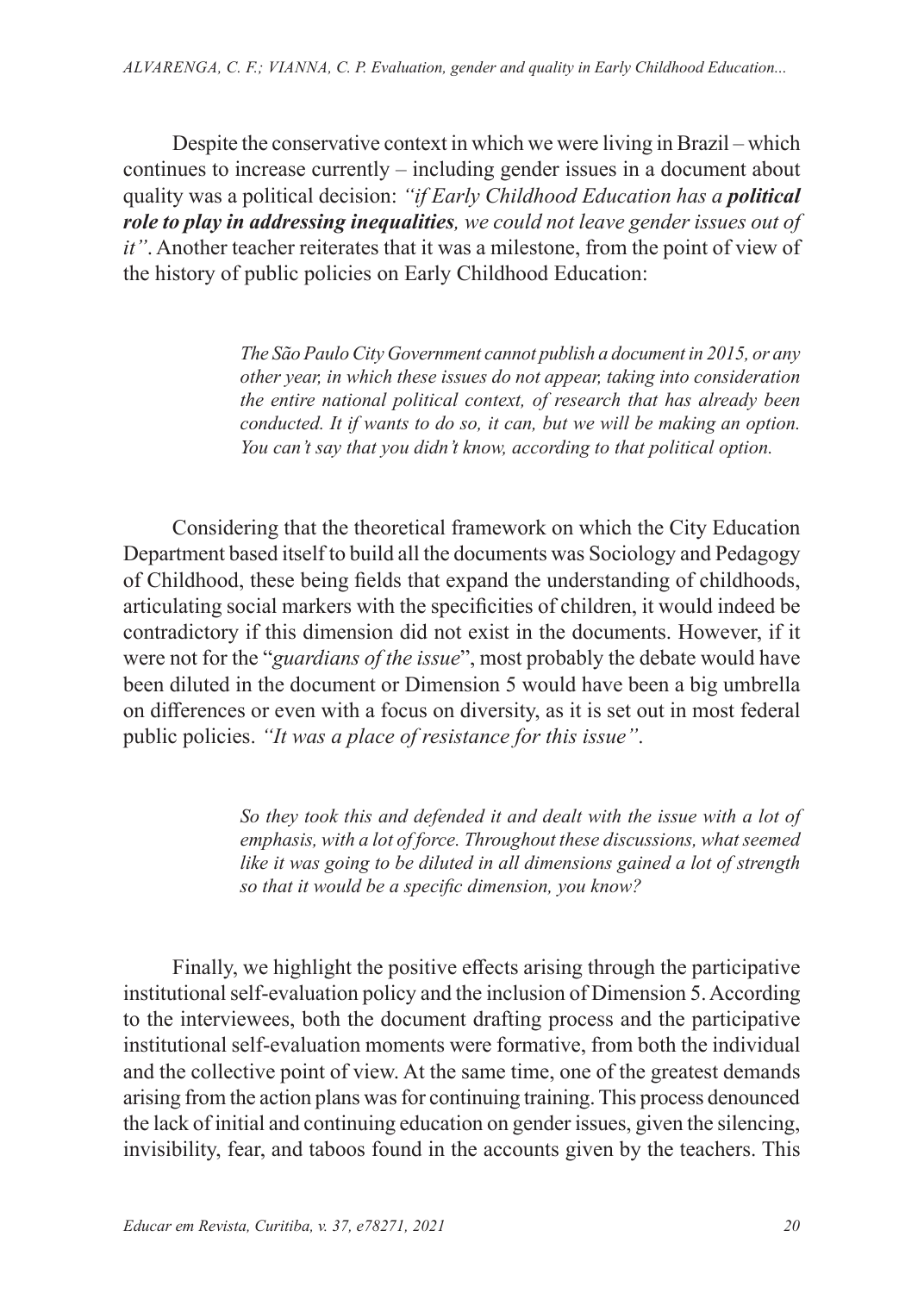generated a movement that deserves to be further explored in other studies and that can be considered as another strategy: the proposal to use action plans for training about context, by making possible actions in the ECE facilities, starting with the reformulation of their Political-Pedagogical Projects, as they have become the subject of studies in collective moments, such as activities with children's families.

There are many challenges and strategies to be articulated for the inclusion of gender issues in public education policies, in general, and more specifically in Early Childhood Education. It could not be any other way, because when we talk about the social quality of Early Childhood Education, we are referring to a project of society. And in the warp of new possibilities, even in such adverse times, may we build a society in which differences are valued and equal rights are guaranteed! Starting with babies and children!

## **REFERENCES**

ALVARENGA, Carolina Faria. *Entrelaçando gênero e políticas públicas*: a participação de mulheres-professoras na configuração de gênero dos Indicadores de Qualidade da Educação Infantil Paulistana. 2020. Tese (Doutorado em Educação) – Faculdade de Educação. Universidade de São Paulo, São Paulo, 2020.

AMORIM, Ana Luisa Nogueira de; DIAS, Adelaide Alves. Currículo e educação infantil: uma análise dos documentos curriculares nacionais. *Espaço do currículo*, João Pessoa, v. 4, n. 2, p.125-137, set./2011-mar./2012.

ARELARO, Lisete Regina Gomez. Avaliação das políticas de educação infantil no Brasil: avanços e retrocessos. *Revista Zero-a-seis*, [*S. l.*], v. 19, n. 36, p. 206-222, jul./dez. 2017.

BALAGUER, Irene; MESTRES, Juan; PENN, Helen. Quality in services for young children. *Childcare Resource and Research Unit.* Brussels: European Commission for Equal Opportunities Unit, 1992.

BONDIOLI, Anna. Dos indicadores às condições do projeto educativo: um percurso pedagógico-político de definição e garantia da qualidade das creches da Região da Emília-Romanha. *In*: BONDIOLI, Anna (org.). *O projeto pedagógico da creche e a sua avaliação:* a qualidade negociada. Tradução de Fernanda Landucci Ortale & Ilse Paschoal Moreira. Campinas: Autores Associados, 2004. (Coleção Educação contemporânea).

BRASIL. Creche urgente. *Criança compromisso social* Nº 1. Conselho Estadual da Condição Feminina e Conselho Nacional dos Direitos da Mulher. Brasília, DF: CECF: CNDM, 1987.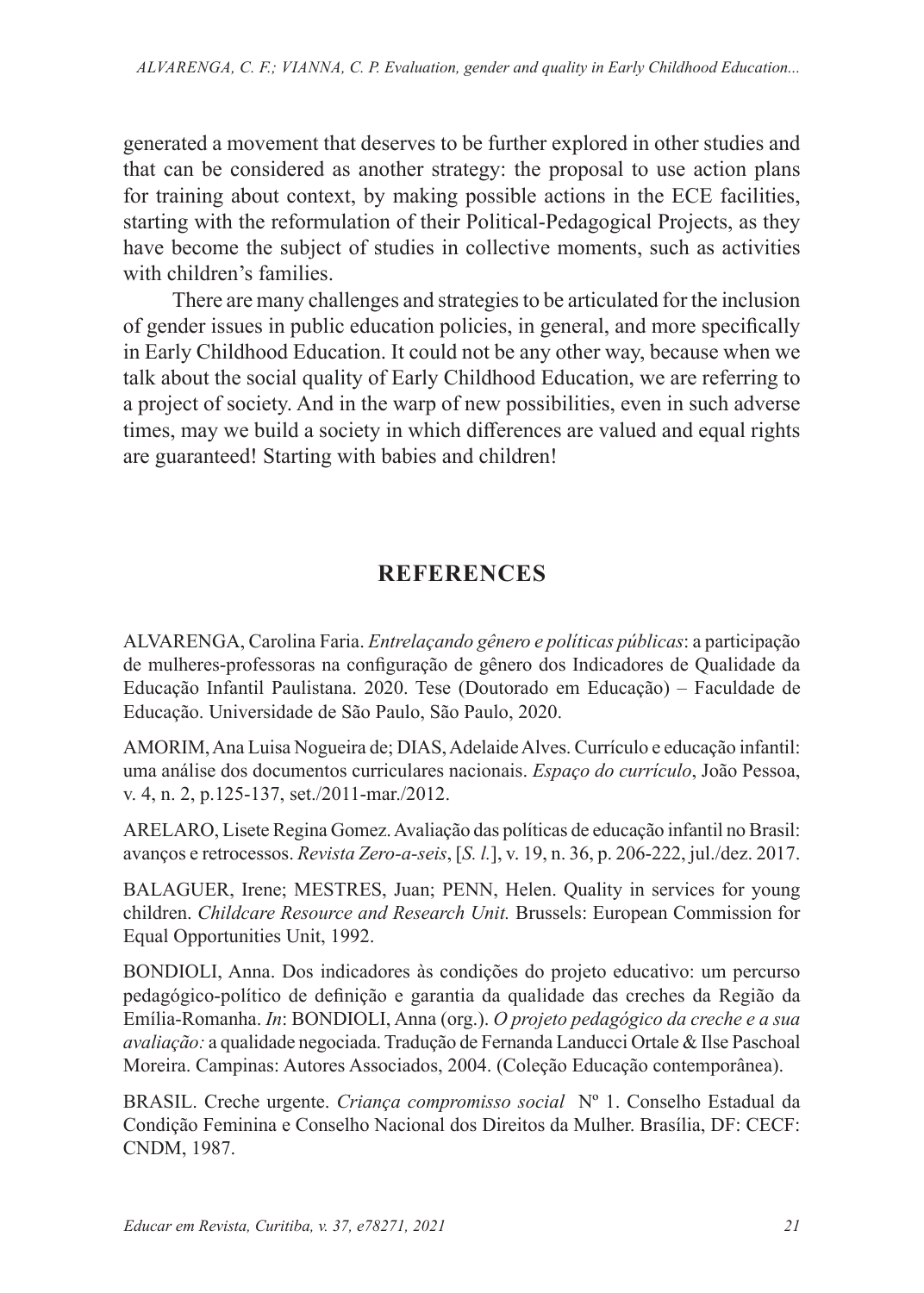BRASIL. [Constituição (1988)]. *Constituição da República Federativa do Brasil de 1988*. Brasília, DF: Presidência da República, [2016]. Available at: http://www.planalto. gov.br/ccivil\_03/constituicao/constituicao.htm. Accessed on: June 1, 2020.

BRASIL. *Política de Educação Infantil*: proposta. Brasília, DF: MEC, 1993.

BRASIL. Ministério da Educação. *Lei nº 9.394, de 20 de dezembro de 1996*. Estabelece as diretrizes e bases da educação nacional. Brasília, DF: MEC, 1996. Available at: https:// presrepublica.jusbrasil.com.br/legislacao/109224/lei-de-diretrizes-e-bases-lei-9394-96 Accessed on: Oct. 19, 2021.

BRASIL. Ministério de Educação e do Desporto. *Subsídios para o credenciamento e o funcionamento das instituições de Educação Infantil.* Brasília, DF: MEC, 1998a.

BRASIL. Ministério de Educação e do Desporto. *Referencial curricular nacional para educação infantil.* Brasília, DF: MEC, 1998b.

BRASIL. Ministério da Educação. *Parecer CNE/CEB nº 22, de 1998*. Sobre as Diretrizes Curriculares Nacionais para a Educação Infantil. Brasília, DF: MEC, 1998c. Available at: http://portal.mec.gov.br/dmdocuments/parecer\_ceb\_22.98.pdf. Accessed on: Oct. 19, 2021.

BRASIL. Ministério da Educação. *Política Nacional de Educação Infantil*: pelo direito das crianças de zero a seis anos à educação. Brasília, DF: MEC, 2006a. Available at: http://portal.mec.gov.br/seb/arquivos/pdf/pol\_inf\_eduinf.pdf. Accessed on: Oct. 19, 2021.

BRASIL. Ministério da Educação. *Parâmetros Nacionais de Qualidade para a Educação Infantil.* Brasília, DF: MEC, 2006b. v. 2.

BRASIL. Ministério da Educação. *Critérios para um atendimento em creches que respeite os direitos fundamentais da criança.* Brasília, DF: MEC, 2009a.

BRASIL. Ministério da Educação. Secretaria da Educação Básica. *Indicadores da Qualidade na Educação Infantil.* Brasília, DF: MEC: SEB, 2009b.

BRASIL. Ministério da Educação. *Resolução CNE/CEB nº 05, de 17 de dezembro de 2009*. Fixa as Diretrizes Curriculares Nacionais para a Educação Infantil. Brasília, DF, 2009c. Available at: http://portal.mec.gov.br/index.php?option=com\_ docman&view=download&alias=2298-rceb005-09&category\_slug=dezembro-2009 pdf&Itemid=30192. Accessed on: Oct. 19, 2021.

BRASIL. *Contribuições para a Política Nacional:* a avaliação em educação infantil a partir da avaliação de contexto. Curitiba: Imprensa UFPR; Brasília: MEC: SEB: COEDI, 2015.

BRASIL. Ministério da Educação. Portaria nº 369, de 5 de maio de 2016. Institui o Sistema Nacional de Avaliação da Educação Básica - SINAEB. *Diário Oficial da União*: Seção 1, Brasília, DF, n. 86, p. 26, 6 maio 2016a. Available at: https://pesquisa.in.gov. br/imprensa/jsp/visualiza/index.jsp?jornal=1&data=06/05/2016&pagina=26. Accessed on: Oct. 19, 2021.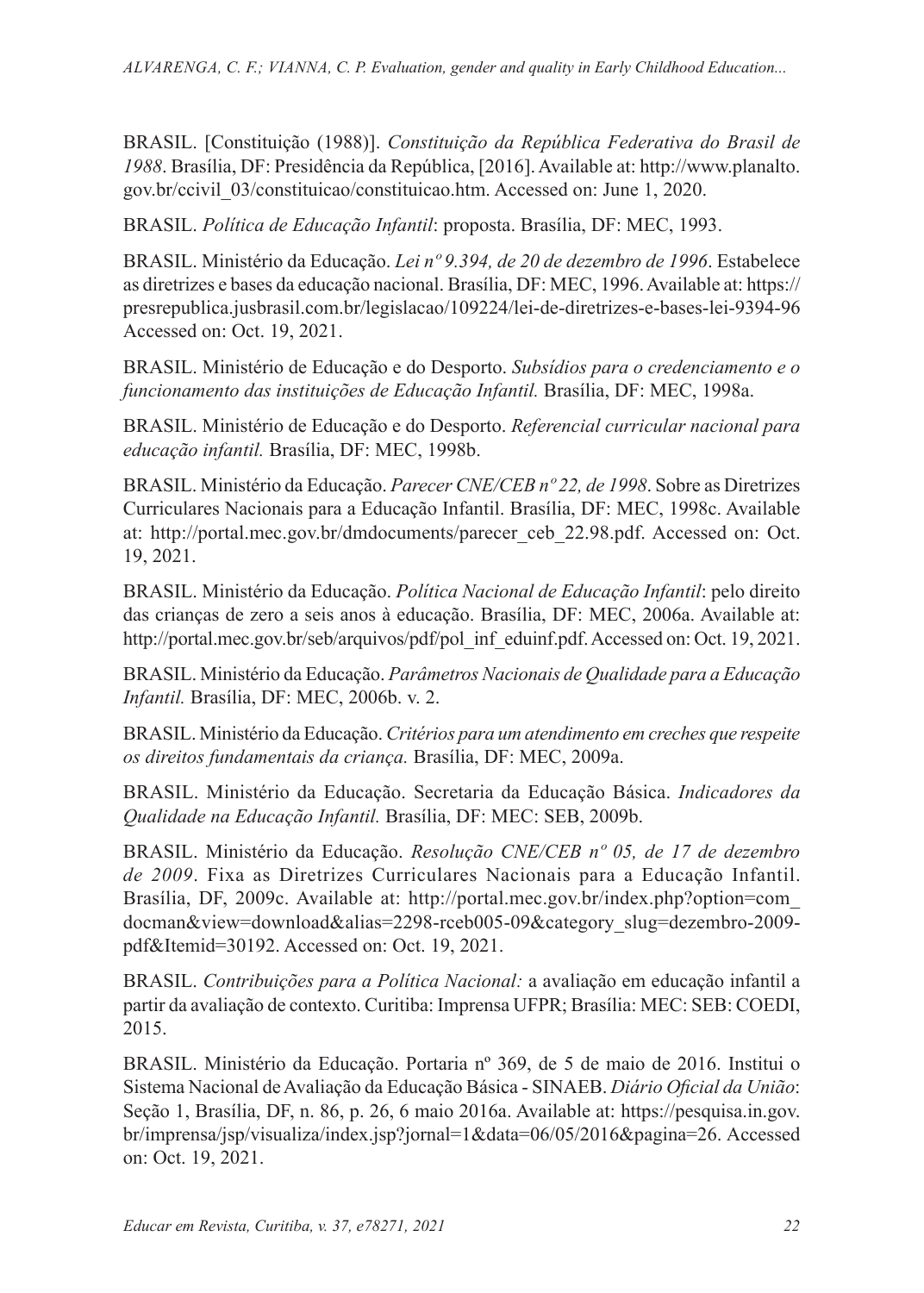BRASIL. Ministério da Educação. *Portaria nº 981, de 25 de agosto de 2016*. Revoga a Portaria MEC nº 369, de 5 de maio de 2016, e dá outras providências. *Diário Oficial da União*: Seção 1, Brasília, DF, n. 165, p. 16, 26 ago. 2016b. Available at: https:// pesquisa.in.gov.br/imprensa/jsp/visualiza/index.jsp?jornal=1&data=26/08/2016&pagi na=16. Accessed on: Oct. 19, 2021.

BRASIL. Ministério da Educação. *Base Nacional Comum Curricular.* Brasília, DF: MEC, 2017. Available at: http://basenacionalcomum.mec.gov.br/images/BNCC\_EI\_ EF 110518 versaofinal site.pdf. Accessed on: Oct. 19, 2021.

BRASIL. Ministério da Educação. *Parâmetros Nacionais de Qualidade da Educação Infantil.* Brasília, DF: MEC: SEB: Coedi: Undime, 2018.

CAMPOS, Maria Malta; FÜLLGRAF, Jodete; WIGGERS, Verena. A qualidade da educação infantil brasileira: alguns resultados de pesquisa. *Cadernos de pesquisa*, São Paulo, v. 36, n. 127, p. 87-128, 2006.

DAHLBERG, Gunilla; MOSS, Peter; PENCE, Alan. *Qualidade na Educação da Primeira Infância:* perspectivas pós-modernas. Tradução de Magda França Lopes. Porto Alegre: ArtMed, 2003.

DIDONET, Vital. *A avaliação na e da educação infantil.* São Paulo: Ministério Público do Estado de São Paulo, 2012.

EDWARDS, Carolyn; GANDINI, Lella; FORMAN, George. *As cem linguagens da criança*: a abordagem de Reggio Emilia na educação da primeira infância. Porto Alegre: Artmed, 1999.

ELIAS, Norbert. *A sociedade dos indivíduos*. Tradução de Vera Ribeiro. Rio de Janeiro: Zahar, 1994.

FINCO, Daniela. *Educação infantil, espaços de confronto e convívio com as diferenças*: análise das interações entre professoras e meninas e meninos que transgridem as fronteiras de gênero. 2010. Tese (Doutorado em Educação) – Universidade de São Paulo, São Paulo, 2010.

FREITAS, Luiz Carlos de. INEP inova na avaliação da educação infantil. *Avaliação educacional* – *Blog do Freitas*, [*S. l.*], june 20, 2015. Available at: https:// avaliacaoeducacional.com/2015/06/20/inep-inova-na-avaliacao-da-educacao-infantil/. Accessed on: Dec. 2, 2020.

GOBBI, Márcia. *Lápis vermelho é coisa de mulherzinha:* desenho infantil, relações de gênero e educação infantil. 1997. Dissertação (Mestrado em Educação) – Universidade de Campinas, Campinas, 1997.

MORO, Catarina; COUTINHO, Ângela. Avaliação de contexto como processo formativo. *Cadernos de Pesquisa em Educação*. Vitória, v. 20, n. 47, p. 90-112, jan./jul. 2018.

MOSS, Peter. Para além do problema com qualidade. *In*: MACHADO, Maria Lúcia (org.). *Encontros e desencontros em Educação Infantil.* 4. ed. São Paulo: Cortez, 2002. p. 17-25.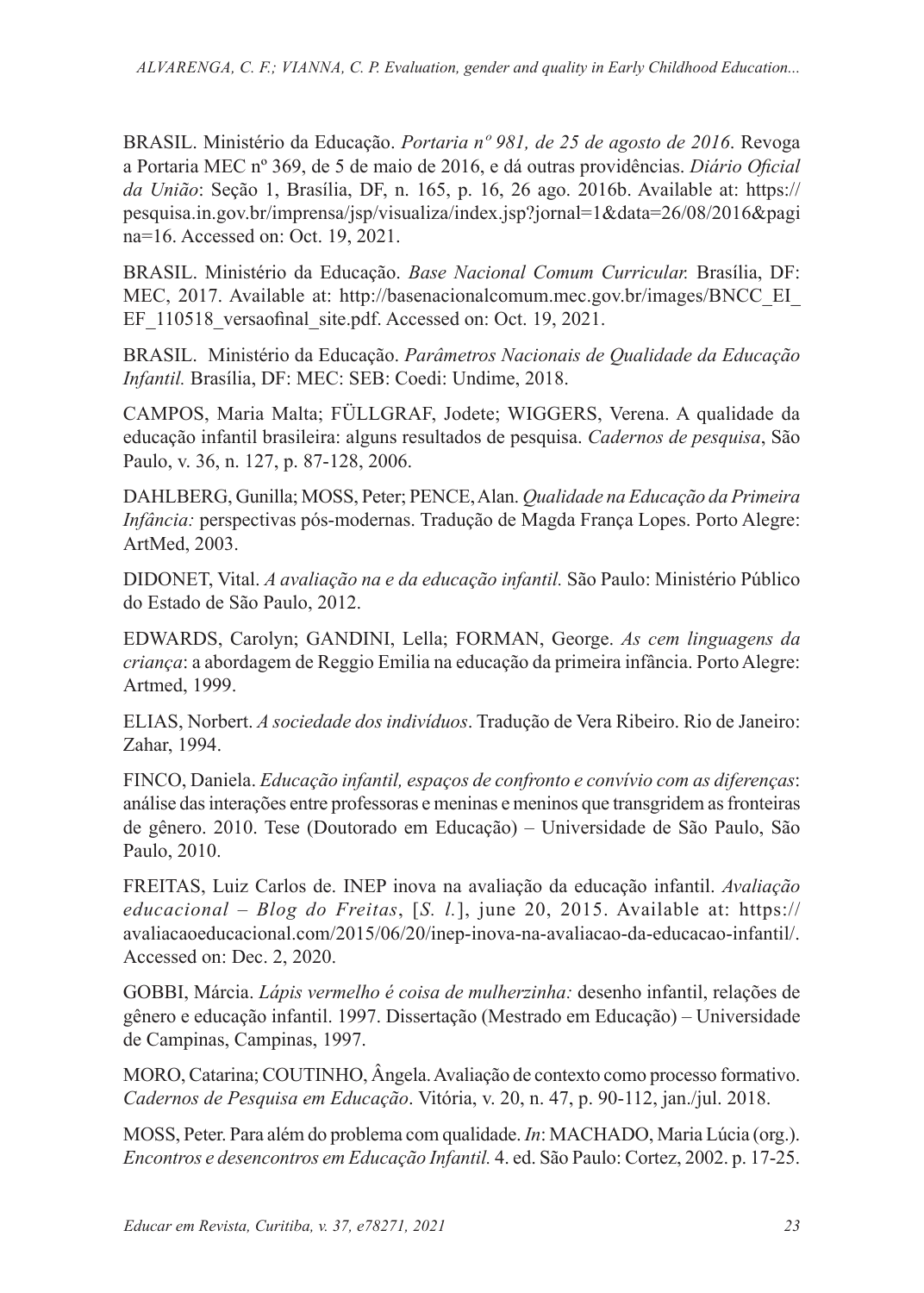OLIVEIRA, Djenane Martins. *E quando o assunto é política pública, quem são os bebês e as crianças bem pequenas nas questões de gênero?* 2019. Tese (Doutorado em Educação) – Universidade de São Paulo, São Paulo, 2019.

PALHARES, Marina Silveira; MARTINEZ, Cláudia Maria Simões. A educação infantil: uma questão para o debate. *In:* FARIA, Ana Lúcia Goulart; PALHARES, Marina Silveira. *Educação infantil pós-LDB*: rumos e desafios. 2. ed. Campinas: Autores associados: FE/ Unicamp, 2005. p. 5-18.

ROCHA, Eloisa Acires Candal. A pedagogia e a educação infantil. *Rev. Bras. Educ.*, Rio de Janeiro, n. 16, p. 27-34, abr. 2001.

ROSEMBERG, Fúlvia. Educação infantil pós-FUNDEB: avanços e tensões. *In*: SOUZA, Gizele (org.). *Educar na infância*: perspectivas histórico-sociais. São Paulo: Contexto, 2010. p. 171-187.

ROSEMBERG, Fúlvia. Políticas de educação infantil e avaliação. *Cad. Pesqui.*, São Paulo, v. 43, n. 148, p. 44-75, abr. 2013.

ROSEMBERG, Fúlvia. Políticas públicas e qualidade da educação infantil. *In*: UNBEHAUM, Sandra; ARTES, Amélia. *Escritos de Fúlvia Rosemberg*. São Paulo: Cortez: Fundação Carlos Chagas, 2015. p. 216-235.

SÃO PAULO (Município). Secretaria Municipal de Educação. Diretoria de Orientação Técnica. *Currículo Integrador da Infância Paulistana*. São Paulo: SME: DOT, 2015.

SÃO PAULO (Município). Secretaria Municipal de Educação. Diretoria de Orientação Técnica. *Indicadores de Qualidade da Educação Infantil Paulistana*. São Paulo: SME: DOT, 2016.

SCHIFINO, Reny Scifoni. *Direito à creche:* um estudo das lutas das mulheres operárias no município de Santo André. 2012. Dissertação (Mestrado em Educação) – Universidade Estadual de Campinas, Campinas, 2012.

SCOTT, Joan Wallach. *Gender and the Politics of History*. New York: Columbia University Press, 1988.

SOUZA, Gisele; MORO, Catarina; COUTINHO, Angela Scalabrin (org.). *Formação em Rede em Educação Infantil:* Avaliação de Contexto. Curitiba: Appris, 2015.

UNDIME. *Posicionamento Público:* MEC revoga novo sistema para avaliação da educação básica previsto no PNE. [*S. l.*]: UNDIME, 2016. Available at: https://undime. org.br/noticia/01-09-2016-14-38-posicionamento-publico-mec-revoga-novo-sistemapara-avaliacao-da-educacao-basica-previsto-no-pne. Accessed on: Dec. 2, 2020.

VIANNA, Cláudia Pereira; UNBEHAUM, Sandra. Gênero na educação básica: quem se importa? Uma análise de documentos de políticas públicas no Brasil. *Educação & Sociedade*, Campinas, v. 27, n. 95, p. 407-428, 2006.